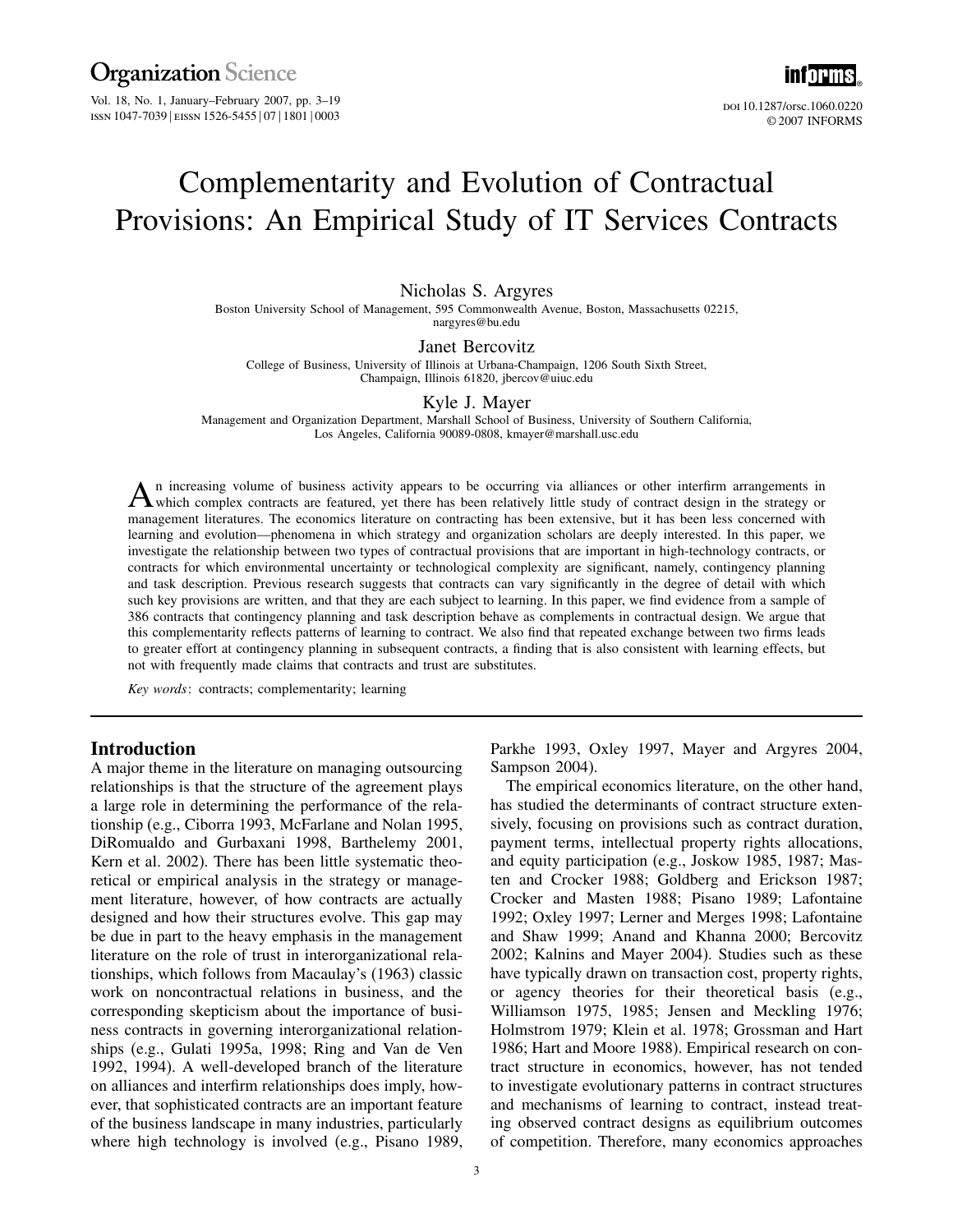implicitly portray contract design as a once-and-for-all activity rather than as an evolving process requiring significant learning.

This paper seeks a better understanding of the nature of contractual learning processes by investigating the relationships among different elements of contract designs and their coevolution over time. We study two categories of contractual provisions that are particularly important for contractual relationships in which environmental uncertainty, or task or technological complexity is present: task description and contingency planning. Task description terms are often important because agreeing on a description of the task to be completed is necessary for the parties to come to a meeting of the minds, which is in turn a requirement for a contract to be legally valid (e.g., Beatty and Samuelson 2001). While describing the task is trivial for many kinds of exchanges, for others it can be technologically complex, posing important contracting challenges. Macaulay (1963) discussed the role that contracts can play in defining an exchange, and thereby avoiding misunderstandings about each party's roles and responsibilities relative to that exchange. Contingency planning is also fundamental to contracting in high-technology contexts because in uncertain environments situations can arise unexpectedly that threaten to derail even strong relationships between well-intentioned parties. In high-technology contexts there are likely to be numerous important contingencies (e.g., changes in technology, competitor actions, regulations, etc.) that the parties may wish to anticipate (to the extent possible given their cognitive limits) and make provision for in their contracts.

In this paper, we study how learning processes are reflected in systematic relationships between contingency planning and task description contractual provisions through an empirical analysis of contracts for IT services. We argue that as partners learn about how different combinations of transactional features are best matched with different combinations of contractual provisions, learning spillovers between these two categories emerge, and complementarities between them are discovered and exploited. Consistent with this idea, we find evidence that learning spillovers between contingency planning and task description contract clauses help to create a relationship of complementarity between the two types of clauses. Specifically, we find that the extensiveness of task description and contingency planning have reciprocal positive effects on each other in our sample of contracts, and that these effects are statistically significant across contracts written by the same two partners over time. We also find that as two partners contract with each other over time, they tend to include more, not less, contingency planning in their contracts. This last finding is inconsistent with views of interorganizational relationships that emphasize that trust tends to substitute for detailed contracts as such relationships develop

over time (e.g., Ring and Van de Ven 1992, 1994; Gulati 1995a, 1998), but is consistent with processes of learning to contract. Our various findings, then, by illuminating the underlying relationships between elements of a contract design and their discovery over time, provide insight into the ways in which firms can learn to use contracts to help govern complex transactions.

The paper proceeds by outlining our theoretical arguments and presenting our hypotheses. We then describe our data and methods, and explain our results. We conclude by discussing the implications of our results and providing suggestions for future research.

# Theory and Hypotheses

#### Transaction Cost Theories of Contract Design

Empirical research on contract design has been heavily influenced by transaction cost economics (TCE). TCE's theory of contract design is premised on ideas about the functions of contracts that were first emphasized in the legal literature. In particular, business contracts are designed for the purpose of facilitating a transaction between two parties, and this purpose is achieved to the extent that the contract (1) aligns the parties' expectations with regard to each other's obligations under the agreement, (2) provides incentives for the parties to fulfill these obligations, (3) prevents costly disputes from arising, and (4) provides a basis for resolving disputes that arise despite best efforts, whether the disputes arise from opportunism or from honest misunderstandings (Llewellyn 1931; Macaulay 1963; Macneil 1974; Williamson 1975, 1985).

The TCE of contracting assumes that parties to a contract have bounded rationality (Simon 1957) that prevents them from foreseeing all possible future contingencies that may arise (Williamson 1975, 1985). Given this incompleteness, TCE argues that contract terms will reflect certain key characteristics of the transaction. The most important of these characteristics is the degree of bilateral dependency between the two parties, which is in turn determined in large part by the degree of asset specificity in the relationship (Williamson 1985). Another key characteristic is the degree to which property rights to assets developed or deployed in the relationship can be legally protected (Teece 1986). TCE suggests that as bilateral dependency increases and as available legal protection decreases, contracts will incorporate additional safeguards against opportunism (Williamson 1991).

Contractual safeguards can take a number of forms. For example, a contract might provide for an exchange of contractual "hostages," which reduces the incentive for parties to hold each other up (Williamson 1985). Equity participation in alliances may be one form of such hostage taking (Pisano 1989). Safeguards could also be constructed, however, by making efforts to write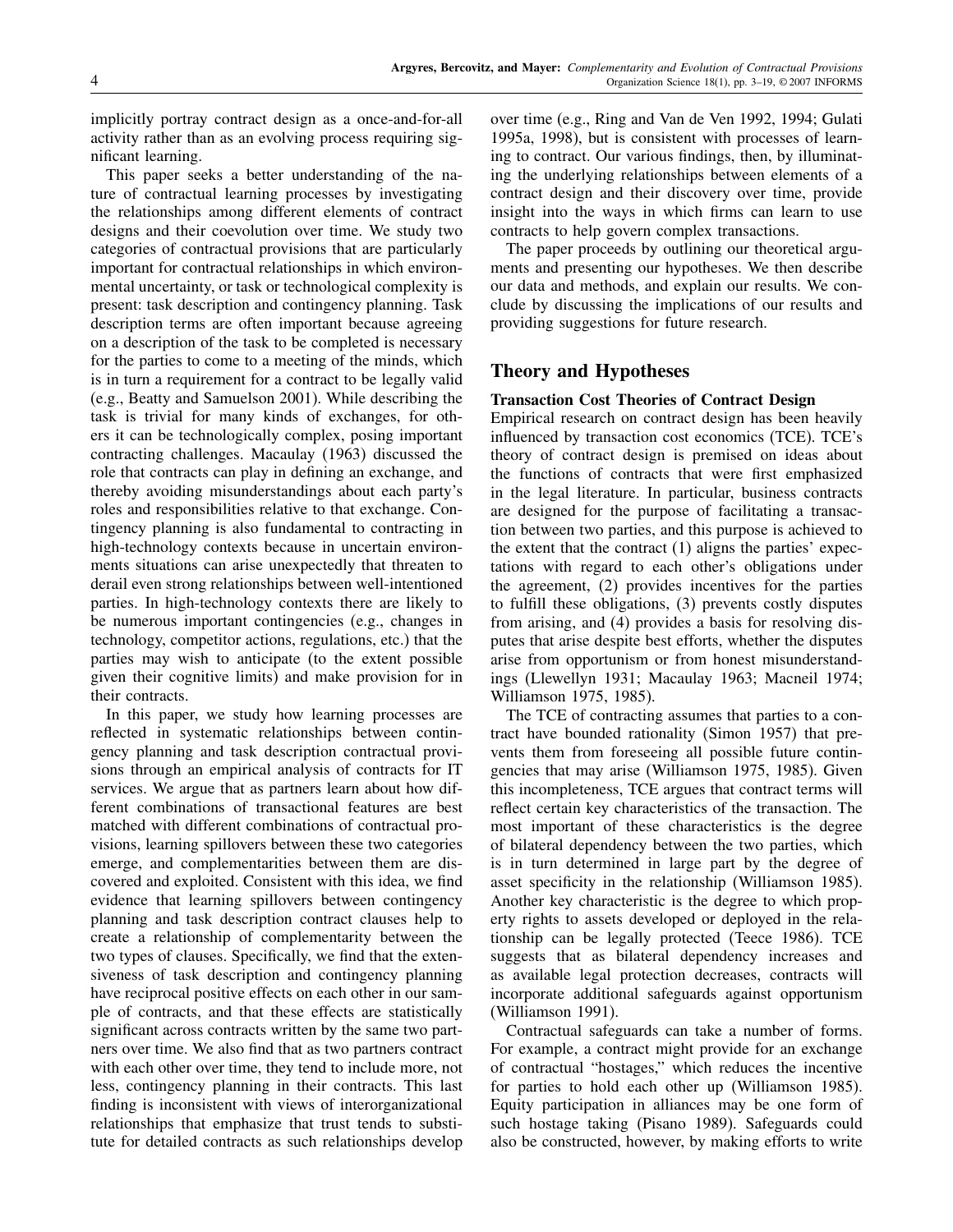contracts that are more detailed (more complete). A key way in which parties can write more complete contracts is to include more provisions addressing contingencies that threaten the relationship. Contingency planning clauses can thus be defined as the parts of a contract that are designed to support within-agreement adjustments by proscribing the ways in which the contractual partners will deal with problematic contingencies that might arise during the execution of the contract. If a contingency can be clearly identified and codified so that both parties agree on whether it has occurred, then one or both parties can be required to take specific actions or follow predefined processes in response to the event, with the aim of preserving each party's interest in continuing the exchange. In some cases, a contingency could occur that provides an opportunity for one party to take advantage of the other. By including provision for such contingencies in the contract, such situations can be avoided, increasing the willingness of the vulnerable party to commit to the exchange (Klein 1993).

Contingency planning clauses can be relatively generic, specifying processes or procedures to follow in case a given broad contingency occurs. The following is an example from our sample of contracts of a generic, process-related clause that could be used to accommodate many types of change:

Section 6. Project Change Requests.

- (a) A project change request (PCR) is a written document that requests a change in the scope of the services described in the statement of work (SOW), an adjustment of the prices, or adjustment of the time of performance.
- (b) The parties shall agree upon changes or additions to the SOW by executing a PCR that describes the requested changes or adjustment in detail. If a PCR will increase or decrease the cost or time required to complete the SOW, then the PCR shall set forth the appropriate adjustment to completion deadlines or compensation.
- (c) Changes requested by either party shall not be implemented until the PCR is approved in writing by both parties. (Contract 1 with Customer 12, dated May 25, 1995)

Contingency planning clauses can also be more specific, identifying specific contingencies that might occur, and perhaps outlining a procedure to be followed under that contingency. Such clauses might specify, for example, which party has which kinds of decision rights or financial claims if a technological or competitive change renders the product for which the buyer contracted obsolete before it is completed. An example of a relatively detailed contingency planning clause from a contract in our database is as follows:

During code conversion, it may be determined that structural changes will be necessary to port a specific function to UTS. In such cases, the [Compustar] technical staff will discuss the situation & possible alternatives with [Customer]. The selection of viable alternatives will be a joint decision between [Compustar] and [Customer]. A list of all such changes will be kept and those changes will be document as to "what the change was" and "why it was made." During the course of code modification porting [Customer] applications to UTS, it is likely that situations will be found where restructuring of code would significantly enhance performance or reliability. In such cases, it will be noted and documented for future evaluation and disposition by [Customer]. (Contract 2)

A second way in which parties may choose to write more complete contracts is by including more detailed specification of the task to be completed. For many kinds of transactions, the task to be completed is fairly straightforward and can be described simply and without much effort. In complex high-technology contracts, however, tasks can be quite involved and firms must decide how much effort to devote to describing these tasks in their contracts. The contracts in our database vary widely in the detail with which task descriptions are written, even for projects that are quite similar to each other. A relatively detailed task description from our database might include the following elements:

- 1. The criteria used to determine which projects should be migrated first.
- 2. A detailed task list.
- 3. The number of personnel required to complete the project. (e.g.,"One (1) Technical Lead from [Compustar], with good experience in four (4) disciplines involving the migration effort...to be involved in the duration of the project. Two (2) C programmers from [Compustar] with experience in the four (4) disciplines involved in the migration effort, capable of providing direction for multiple simultaneous conversion efforts, beginning at project inception and to be involved for approximately the first thirty (30) days of the project.")
- 4. Scheduling initiation of work, and duration of various aspects of the project.
- 5. Provisions for testing converting applications.
- 6. Information and resources required from the customer in order to determine the software applications that need to be migrated. (Contract 3)

Crocker and Reynolds (1993) argued that contracting parties face a key trade-off when deciding on the degree of incompleteness of their contract. On the one hand, identifying additional possible future contingencies and incorporating them into the contract is costly due to bounded rationality. Moreover, leaving a contract relatively incomplete allows the parties more flexibility to deal with new contingencies as they arise. On the other hand, highly incomplete contracts leave more room for opportunism by either party and may lead to a greater likelihood of misunderstandings regarding the roles of each party in the exchange.<sup>1</sup> By reducing the degree of incompleteness, a party can limit the potential for misaligned expectations and leave less room for a firm to opportunistically interpret or circumvent a contract term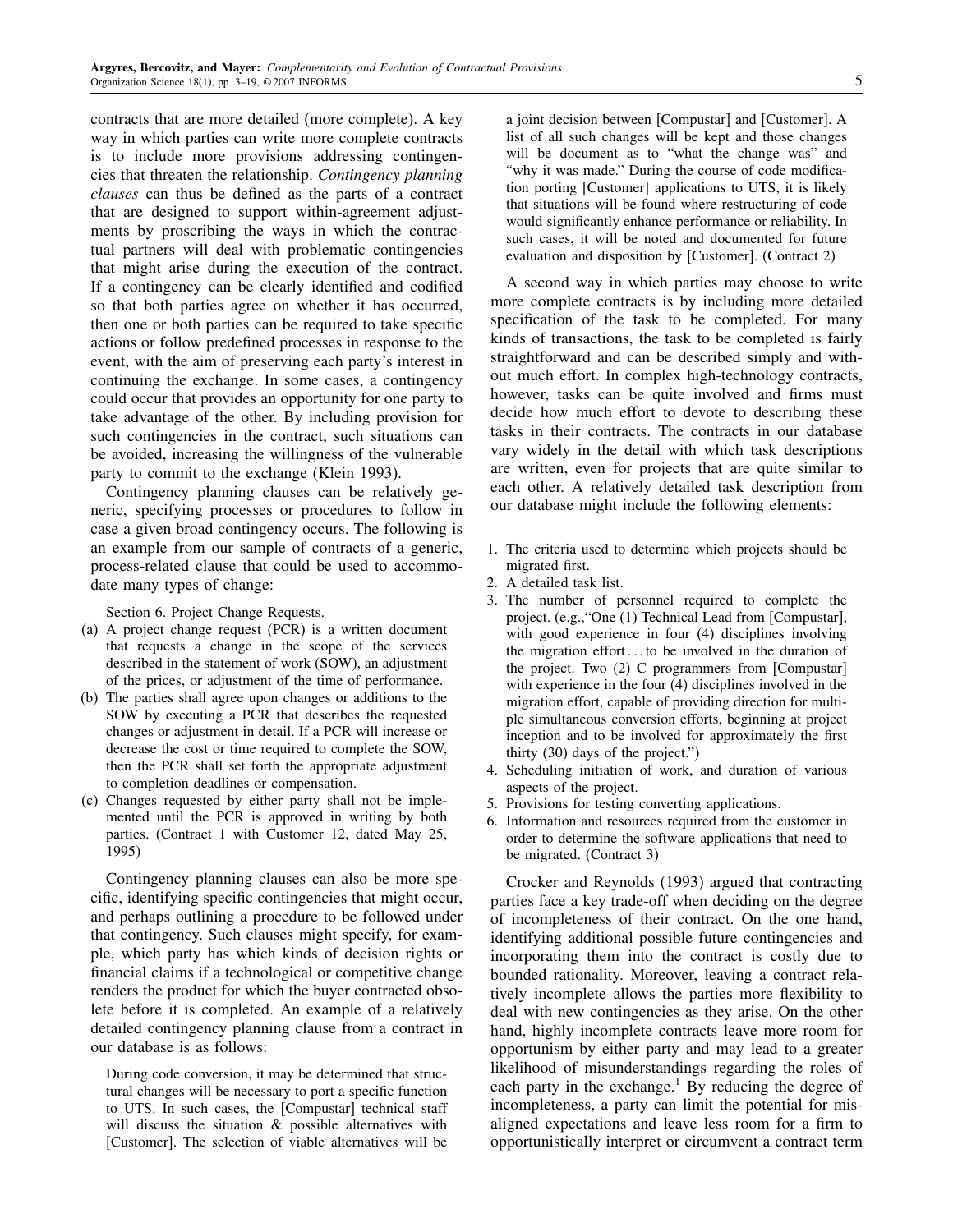in order to expropriate quasirents from its contractual partner (Klein et al. 1978, Klein 1993).<sup>2</sup>

Parties may choose to further specify the task and include additional contingencies even when their primary concerns are simply to align expectations and prevent disputes that might arise from honest misunderstandings.

#### Learning and Complements

As Crocker and Reynolds (1993) emphasized, bounded rationality implies that the completeness of a complex contract can be conceived of as a choice variable. This in turn implies that developing complex contracts is a costly activity, requiring investments in transaction planning and in codification of those plans in a legally enforceable document. A natural question to ask then is whether various types of contractual provisions act as complements or substitutes for one another when firms invest in transaction planning and contract design. This is because the nature of the relationships between provision types will inform both the level and the directions of planning investments.

An agency theory perspective, for example, might imply that task definition and contingency planning are substitutes, because they are alternative mechanisms for monitoring and controlling behavior in an agency type of relationship (Jensen and Meckling 1976). For example, perhaps by developing more detailed task descriptions, a supplier is better controlled, and its opportunities for opportunistic behavior are reduced. Alternatively, a more detailed task description may limit the severity of any negative consequences associated with opportunism by the supplier. In either case, a more detailed task description may reduce the value of additional contingency planning. Similarly, perhaps if more contingencies are identified ex ante and explicit procedures are established for dealing with them, a detailed task description is unnecessary. In these kinds of cases, task description and contingency planning provisions may be substitutes.

Literature in other areas of organization theory, however, suggest possible complementarities between these types of contractual provisions. While the traditional organization theory literature does not address contract structure per se, it has long emphasized that many features of an organization's structure fit together in particular ways (e.g., Khandwalla 1973, Miller 1981, Drazin and Van de Ven 1985). This idea is captured, for example, in the idea that organizations present "a syndrome of attributes" (Williamson 1991, p. 293). Aspects of this idea have been formalized by Holmstrom and Milgrom (1991), who showed that when organization members undertake multiple tasks, the incentives they face for carrying out each task must be consistent with each other or inefficient allocation of effort will result. That is, a firm's incentive arrangements tend to be highly complementary (Holmstrom and Milgrom 1994). Empirical research on human resource management practices also

emphasizes the importance of complementarities among various governance arrangements (e.g., Ichniowski and Shaw 1999).

The empirical economics literature on contracts has tended to focus, however, on explaining individual contract terms such as contract duration, payment structures, etc., rather than interactions between them (an exception is Brickley 1999). However, because contracts are similar to organizations in that they are mechanisms for organizing and governing business activity (e.g., Macneil 1974, 1978; Williamson 1991), ideas about organizational complementarities may be applicable to contracts as well.

One important idea emerging from recent research on organizational complementarities is that the nature of the relationships between various features of an organization's structure and activities may only be discovered by organization members over time. Traditional treatments of fit or configuration have either treated it in a static way or have conceived of strategic change as involving a quantum leap from one entire configuration to another (Miller 1996). Longitudinal case study research by Siggelkow (2002), however, showed how the Vanguard Group, a mutual fund provider, slowly evolved toward fit through incremental changes in core and elaborating elements of the configuration of its activities. Siggelkow (2002) described various organizational processes through which this evolution toward fit occurred, including the reinforcement of existing core elements with new elaborating elements, and the creation of new core elements with corresponding elaborating elements.

This dynamic way of thinking about the discovery of complementarities between organizational activities over time parallels the kinds of learning processes described in the Mayer and Argyres (2004) study of learning to contract in the personal computer industry. That study explains how two contractual partners slowly learned about the features of their transactions, and how those features interacted over a nine-year period. The partners also learned how various categories of contractual provisions with different levels and kinds of detail dealt more or less effectively with different combinations of transactional features. That is, the partners slowly learned about both the effective matching between combinations of transaction features and combinations of contractual provisions with different levels and types of detail. For example, as the partners encountered communication problems they had not anticipated they experimented with different types of communication provisions in the contract until they arrived at an effective set of communication provisions; they experimented similarly for contingency planning, task descriptions, etc.

This kind of learning about the nature of matches between combinations of governance mechanisms on the one hand and combinations of transaction features on the other is similar to what Siggelkow (2002) described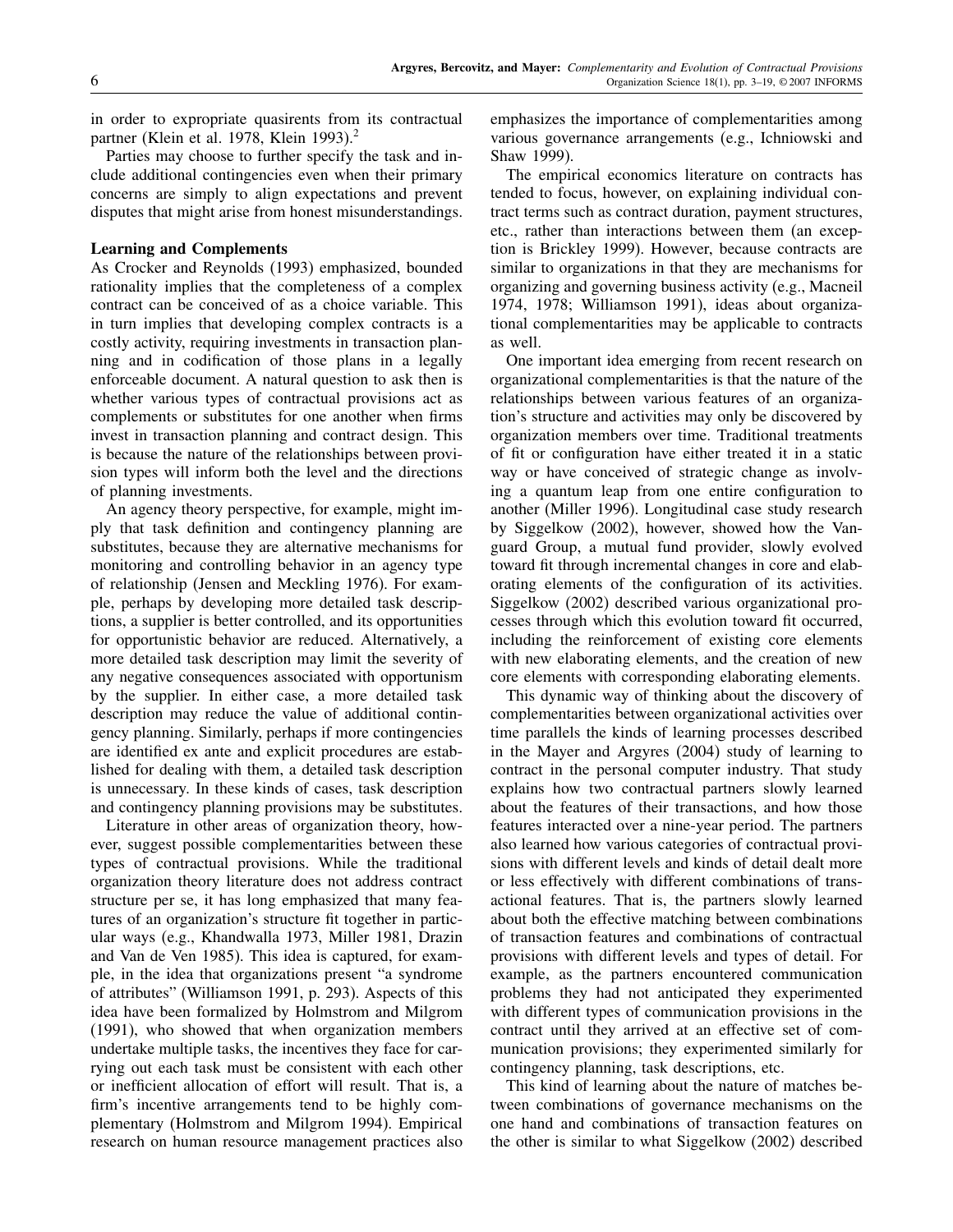regarding learning to achieve organizational fit. For example, as contractual partners gained better understandings about the additional contingencies for which to provide in a contract, and how to best make such provisions, they were engaged in a process similar to the "thickening" process described by Siggelkow, in which core elements are reinforced by elaborating elements.

Learning about efficient matches also suggests that as they develop one category of contractual provisions for a given contract, the contracting parties may gain understandings about transaction features that are useful in the design of a different category of contractual provisions. We term this phenomenon *cross-provisional learning*. In particular, we suggest that learning about contingency planning may tend to spill over to learning about task description, and vice versa, and that this creates a relationship of complementarity that dominates any substitution effect between the two contract provisions.

A plausible economic logic behind this complementary relationship that is consistent with Mayer and Argyres (2004) is as follows: The design of a complex contract tends to parallel the planning and design of the broader transaction more generally. The buying firm describes its needs—which are often complex and uncertain—to the selling firm, while the selling firm educates the buyer about the technological possibilities and may suggest modifications to the buyer's plan, and describes its own capabilities and work procedures. The parties eventually converge on a plan for the transaction. This implies that the costs of transaction planning are largely fixed relative to the detail included in the contract. That is, greater investment in planning the overall transaction reduces the marginal cost of then codifying those additional plans in the contract. As more effort is expended in identifying and providing for additional contingencies in the contract, opportunities for clarifying the task description to avoid these contingencies are revealed, thereby reducing the marginal cost of developing terms in that category. Conversely, as greater effort is made to clarify the parties' roles and responsibilities in the project, potentially problematic contingencies are more likely to be identified, and therefore the marginal cost of including them in the contract falls. That is, opportunities for clearer and more detailed task description are often important by-products of the contingency planning activity, while opportunities for additional contingency planning are important by-products of efforts at task description.

Thus, we propose that as parties learn about the complementarities in the underlying activities necessary for their transaction, cross-provisional learning occurs between contingency planning and task description when a contract is designed. This implies that more detail in each category carries a greater net benefit in terms of contract performance when more detail in the other is present, which corresponds to an economic definition

of complementarity (e.g., Marschak and Radner 1972).<sup>3</sup> Complementarities in the underlying transactional activities are therefore reflected in complementarity between categories of contractual provisions for governing those activities, both of which are discovered by the parties over time. We therefore begin with the basic hypothesis that

Hypothesis 1 (H1). Contingency planning and task description have reciprocal positive effects on one another, suggesting that they act as complements in complex, high-technology contracts.

Note that our hypothesis will not be confirmed if contingency planning and task description are substitutes. It will also not be confirmed if the complementarity between our two variables of interest is weak or nonexistent. This would be the case, for example, if the kind of planning that goes into the development of task descriptions is so narrowly focused that it gives little insight into broader contingencies stemming from the firm's environment (such as changing technical standards) that are provided for in some of the contracts.<sup>4</sup>

A finding that contingency planning and task description tend to positively affect each other in contract designs (accounting for transaction characteristics) does not by itself unambiguously demonstrate the existence of learning spillovers as a causal mechanism driving complementarity between them. With respect to a given contract, for example, the parties may decide for some independent reason to either plan their transaction extensively, or not to do so. For example, some buyers or sellers may simply insist on more detailed contracts in all categories for their own bureaucratic reasons. If so, then one might observe high levels of both contingency planning and task description in some contracts, and low levels of both in others, but learning spillovers may not be a cause. To pin down learning effects more precisely, we investigate whether efforts at contingency planning made for one contract are associated with increases in the extensiveness of task descriptions in later contracts with the same partner.<sup>5</sup> Conversely, we also investigate whether more detailed task descriptions in prior contracts lead to more contingency planning in later contracts between the same partners. Of course, these comparisons between contracts over time must control for key characteristics of each transaction that would be expected to determine the degree of task description and contingency planning in each contract.

We argue that if learning spillovers between contingency planning and task description are important phenomena, then one should observe that as parties learn about the important contingencies for which to provide in a given type of transaction, task descriptions in later contracts between the same exchange partners should become more detailed. This is because the parties can use their knowledge of problematic contingencies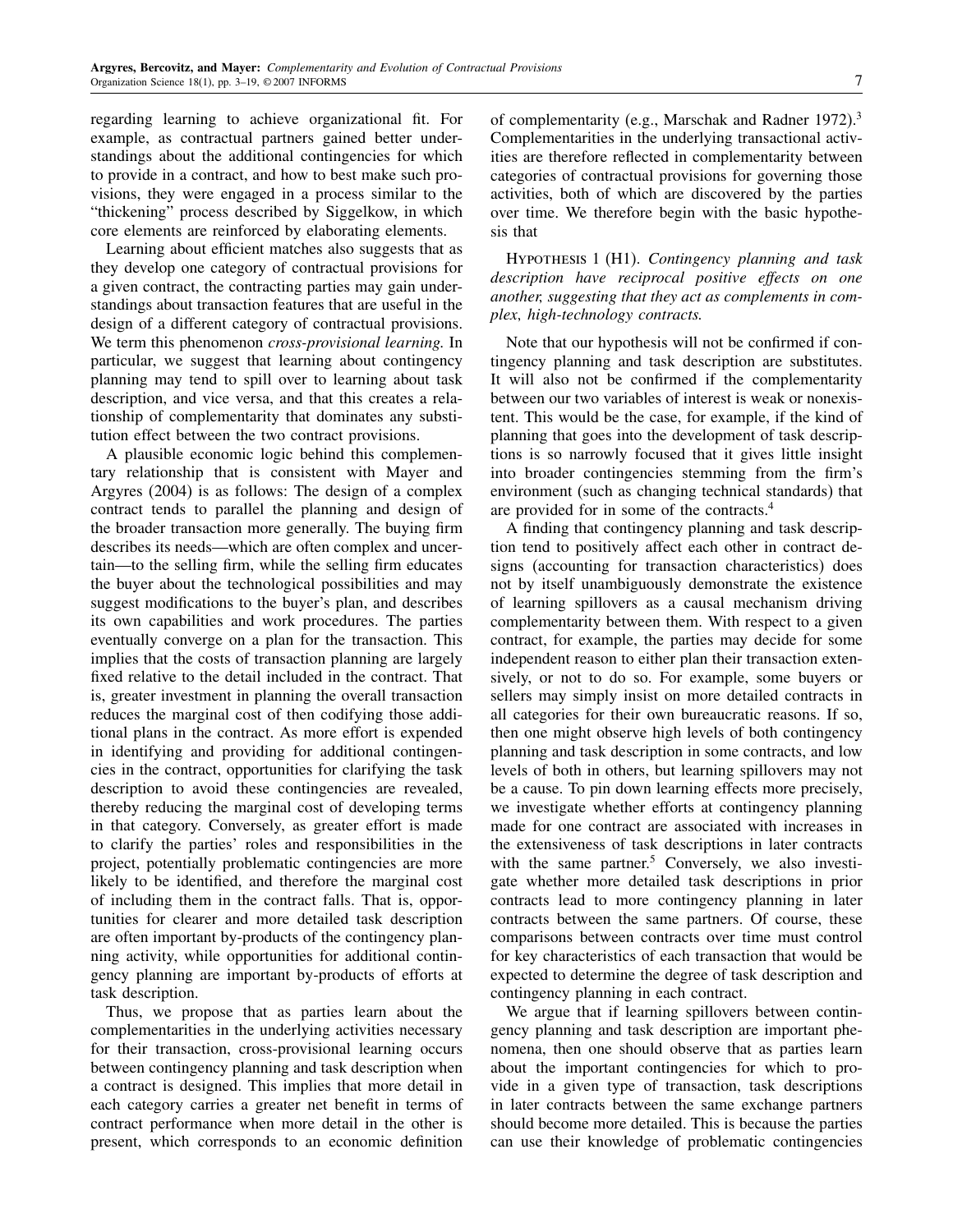that were anticipated in prior exchanges to improve on the task description in subsequent contracts with the same partner—with the aim of avoiding those contingencies in the future. Conversely, as parties make greater efforts to develop task descriptions for transactions of a given type, contingency planning clauses in later contracts governing similar transactions should become more extensive. This is because efforts at constructing task descriptions for a prior contract naturally stimulate search for what might prevent the fulfillment of task obligations in the future. We expect that when the types of tasks described in prior contracts are broadly similar (e.g., both involve work on a client's mainframe), then prior experience developing task descriptions will tend to be relevant for both the more specific and more general types of contingency planning discussed above. On the other hand, when prior and current tasks are somewhat different, prior experience with task description will tend to inform the more generic type of contingency planning clauses. For example, experience with developing task descriptions in a prior contract for a different kind of task may be informative as to what would make for an effective engineering change process for IT tasks in general. Thus, we argue that contingency planning provisions and task description provisions that are more detailed are by-products of broader transaction planning and search processes that are carried out over time, and that each type of provision will therefore positively affect the other in a sequential manner. We therefore hypothesize that

Hypothesis 2A (H2A). Prior experience with contingency planning is associated with more detailed task description in subsequent contracts between the same firms.

Hypothesis 2B (H2B). More detailed task description in prior contracts is positively associated with contingency planning in subsequent contracts between the same firms.

Note that in the extreme case in which sequential contracts govern very different tasks (e.g., reconfiguring a client's data center versus installing a new help desk system), we would expect only limited cross-provision learning spillovers. If these cases are common enough in our sample, then H2A and H2B will not be supported.

#### Partner-Specific Learning

While finding support for H2A and H2B would imply support for our arguments concerning cross-provisional learning between two partners, it would not inform us as to how much of the learning in question is partner specific, and how much can be transferred to contracts with other partners. Because our sample consists of Compustar's contracts only, we cannot address this question directly. However, we are able to examine whether partners with a longer history of working together tend to

write more detailed contracts with each other that are more detailed, which would be suggestive of partnerspecific learning.

Some of the recent literature on contracts and alliances suggests that such partner-specific learning may be an important phenomenon. Partner-specific learning implies that as two parties work together, they gain valuable knowledge both about the features of their transactions, and about each other's idiosyncrasies more generally. While experience may not always lead to learning (e.g., March et al. 1991), experience can lead to a greater understanding of the partner's capabilities and needs, and to the development of a common language to define process and to resolve key uncertainties (Mayer and Argyres 2004). Such uncertainties include, for example, direction of technological changes, changes in industry standards, and changes in partner-strategic priorities (Zollo et al. 2002). Moving forward, such accumulated knowledge may enable the parties to codify roles and responsibilities in more detail, as well as to identify and specify pertinent contingencies with more accuracy at a lower cost. Given the potential for more efficient design as well as the ongoing framework value of contracts (Macneil 1978), contracts may be expanded as a relationship develops (Baker et al. 2002, Poppo and Zenger 2002, Ryall and Sampson 2003).

In view of these arguments and findings, we expect that contractual partners will undertake more contingency planning as they learn to work with one another over time. As the partners learn more about each other, they become better at understanding the kinds of contingencies that could threaten the relationship, and at understanding how to efficiently adapt if those contingencies occur. In addition, their growing knowledge of each other's processes and procedures decreases the cost of negotiating contingency planning clauses (Mayer and Argyres 2004). While it is possible that over time some contingencies are found to be highly unlikely to occur and are removed, this possibility is a rare one, because a long time must pass before a previously identified contingency can be confidently declared to be highly unlikely. Similarly, as parties learn about each other and about the nature of their joint work over time, they may learn about how to write task description terms in ways that are detailed enough to provide effective guidance to the partners as they carry out their transactions. They may also learn what types of detail are needed to ensure that expectations are aligned, and that each party clearly understands its responsibilities in the transaction.

Partner-specific learning can also have a similar effect in a different way—as a source of specific investment. As the partners learn to work together, they often develop relationship-specific routines to guide their interactions (Zollo et al. 2002). Thus, as a relationship continues, it becomes easier for the parties to work together, and the costs of switching to a new partner rise. Learning may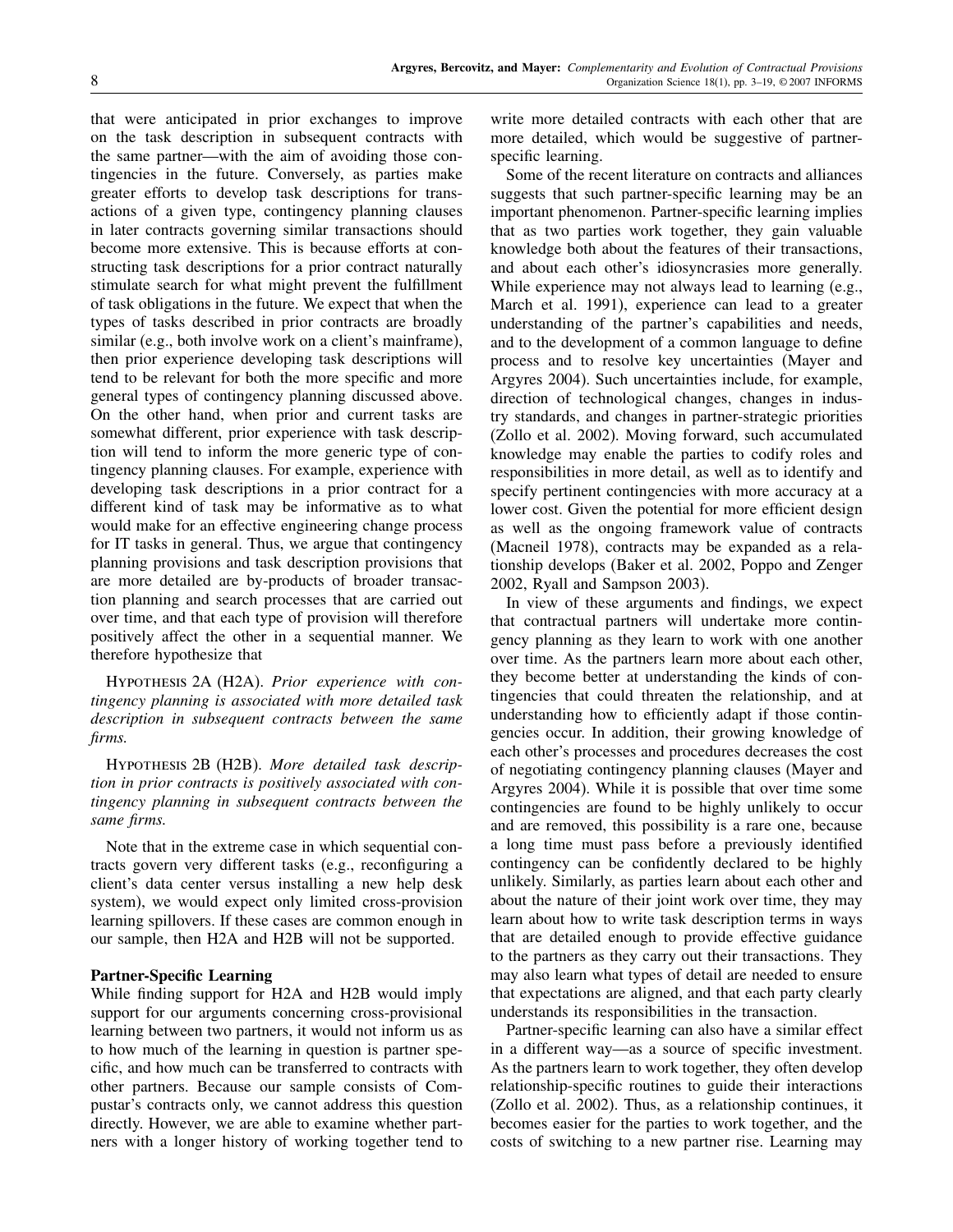therefore have a direct effect in helping the parties determine and negotiate the most relevant contingencies and task descriptions, but may also have an indirect effect in becoming a sunk investment that the parties will want to protect. In this case, the parties will undertake more contingency planning and craft more detailed task descriptions to prevent misunderstandings and ensure that the relationship is not terminated due to a problem that arises during an exchange. Thus, we hypothesize that

Hypothesis 3A (H3A). As an exchange relationship between two parties continues, the parties will be more likely to include contingency planning clauses in their contracts with each other.

Hypothesis 3B (H3B). As an exchange relationship between two parties continues, the parties will include more detailed task descriptions in their contracts with each other.

In emphasizing learning effects, our arguments relegate effects of trust to a supporting role. Sociologists and organization theorists, however, have long argued that business exchanges are strongly influenced by social relationships and social context (e.g., Granovetter 1985, Gulati 1995b, Uzzi 1996). As relationships evolve and trust develops, relational governance may become viable. Relational governance relies on trust, social expectations, and verbal promises to govern exchanges. Because relational governance is argued to provide the same safeguarding benefits as contracts without many of the disadvantages (e.g., antagonistic enforcement), it is often asserted that parties will tend to substitute relational governance for formal contracts (Ring and Van de Ven 1994, Dyer and Singh 1998). As Gulati (1995b, p. 93) succinctly concluded, "Where there is trust, people may choose not to rely upon detailed contracts to ensure predictability." Even if a contract is used initially, the parties would pay less and less attention to it, because it would become less important to the governance of the relationship over time (Larson 1992). The implication of this perspective is that partners specify fewer formal contingency planning and task description clauses as their relationship develops because they opt to rely less on formal contracts and more on relational governance.

According to Mayer and Argyres (2004), however, the managers interviewed for their study emphasized that more detailed contracts actually enhanced, rather than diminished, the trust between their own firm and their contractual partner over time. Managers explained that by clarifying each partner's expectations regarding the other's behavior in various circumstances, they could place greater trust in their partner. Therefore, greater contract detail created an environment that helped trust develop rather than contributing to its decline. One explanation for this is that trust is a specific asset that

the firms want to protect by minimizing the chances of disturbances that may threaten the relationship. Because task description and contingency planning provisions do not carry the specific negative connotations of a penalty clause, they could be used to protect the relationship without necessarily implying that a breach of trust is anticipated. In addition, recent literature on contracting has revived the emphasis of contracts as coordination devices—as mechanisms to align expectations—which was an important message of Macneil's (1974, 1978) seminal work. This coordination function is in addition to contracts' function as governance mechanisms (e.g., Sobrero and Schrader 1998, Mayer and Argyres 2004). The coordination function of contracts is not necessarily in conflict with the operation of a trust mechanism. Of course, the question of the relationship between trust and contract detail is ultimately an empirical one.

# Data

The data on which we test our hypotheses were obtained from a firm we call Compustar, a supplier of IT services and computer-related hardware. During the period covered by our data set (1986–1998), Compustar's IT services business specialized in the design of customized software systems, updating and maintaining existing software and hardware systems, and assisting with network design and security. Compustar provided services for customers using IBM-compatible mainframes, OS/ 390 programming, Sun systems, and various database systems (e.g., Oracle, Informix, etc.). Compustar entered the IT services business in the mid-1980s, and by 1997 the annual revenues of its IT services division were approximately \$100 million worldwide.

Compustar provided access to all IT services contracts in their corporate contracts library from the beginning of their IT services business in 1986 through 1998, i.e., every contract with all of Compustar's 141 different partners (henceforth referred to as customers) during the period. Most customers were large Fortune 500 companies. The data set we used for this paper is based on a sample of 405 of these agreements that were selected according to the first letter of the customer's name. In this way, an unbiased sample of approximately 25% of the population of contracts was generated. After removing 8 contracts with missing data and 11 contracts whose type was abandoned, we were left with a sample of 386 contracts.

Each contract in the data set covers one IT services project, and contains a detailed description of the project, including the type of service required and the responsibilities of the parties. A typical contract is about five pages long and is designed to support a specific task for the customer. Some projects are fixed-fee arrangements, while others stipulate an hourly wage (with or without a maximum number of hours to complete the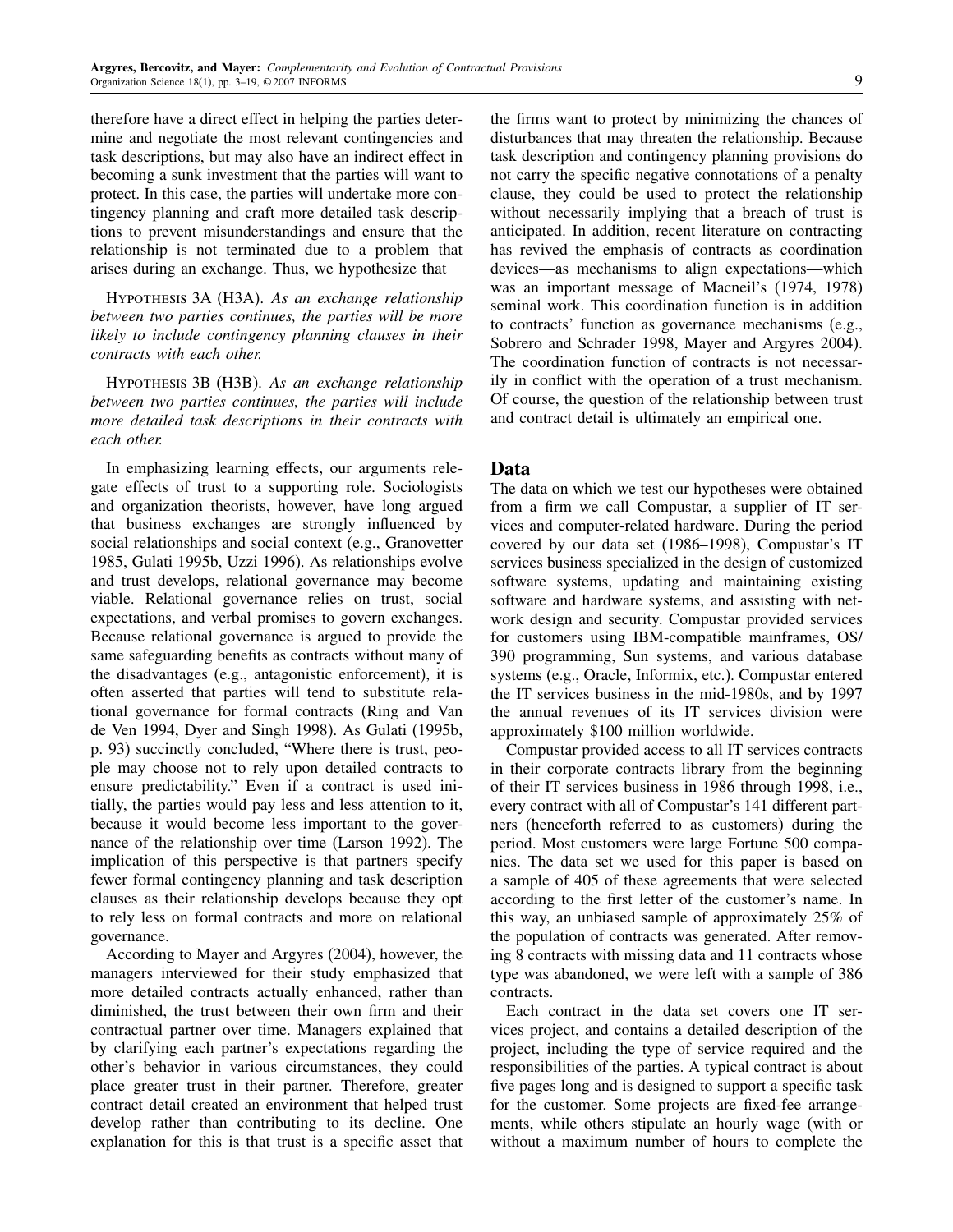task). Project duration can range anywhere from one week to more than a year (mean  $= 14$  weeks, median  $= 7$ weeks). Project values range from about one thousand to several hundred thousand dollars.

Two Compustar engineers coded most of the variables below based on their reading of the contracts and experience with many of the projects. One of the author(s) reconciled the few discrepancies between the two engineers' coding choices in conversations with them.6 Several of the variables were highly objective and straightforward to read off the contracts. One of the authors coded these.

Our sample of contracts is drawn from an emerging industry devoted to developing complex new technologies. We therefore expect the setting to be one in which the kinds of learning effects we hypothesize are important. Such learning effects may be much less important in well-established industries in which contract designs have stabilized over time.

#### Dependent and Explanatory Variables

Many of the contracts in our sample made no provision for contingency planning, while others contained clearly identified efforts to plan for future contingencies. Because the engineers had limited time, they only agreed to code our contingency planning variable on a binary basis: as zero if the contract in question contained no contingency planning and one if contingency planning was included.<sup>7</sup> Of our sample, 41% contracts contained no contingency planning.

Our second dependent variable, task description, was coded by our engineers on a 1–7 Likert-type scale, where 1 represents cases in which the contracts contains very little detail in the description of the task to be accomplished and 7 represents cases in which very extensive technical description was included. Examples of technical detail include references to particular types of databases or other software systems on which Compustar would work, or specific responsibilities the customer must fulfill in order for the project to be completed. This latter category might include information and resources required from the customer in order to determine the software applications that need to be migrated. Our two dependent variables are also two of our main explanatory variables in our method (see Methods section below).

We used our measures of contingency planning and task description to construct the prior contingency planning and task description variables needed to test H2A and H2B. We did this in two ways: First, we constructed a variable that measures the level of contingency planning (0 or 1) in the previous contract between Compustar and a given customer. If the contract was the first ever between the two firms, the variable was coded as missing and excluded from models that include this variable. We constructed the prior task description variable

the same way—by measuring the level of task description (1 to 7) in the previous contract between Compustar and the customer. We will expand on how we use these variables when discussing the empirical model.

Our other major explanatory variable captures the history of the exchange relationship between Compustar and a given partner. Relationship history measures the amount of time in weeks that Compustar had worked with a particular business unit of a partner company prior to signing the contract in question. This variable is aimed at capturing effects of partner-specific learning (or trust) over time. $8$ 

#### Control Variables

Our main objective in developing our vector of control variables was to control for the underlying characteristics of the transaction that theory would predict should affect both the degree of contingency planning and the extent of task description.<sup>9</sup> This is a crucial part of our empirical exercise, because there are a large number of transaction characteristics that could have such effects. We therefore included a relatively large number of control variables in order to isolate the effects of our dependent variables on each other, and thereby test for any complementarity and lagged effects between them.

As discussed above, TCE predicts that contracts governing transactions in which the threat of holdup is significant will feature contractual safeguards aimed at protecting the vulnerable party or parties (Williamson 1985, 1991). In IT service agreements of the kind we study, contingency planning and detailed task description are the two main categories of terms in which contractual safeguards are typically embedded. We control for the potential for holdup in each project using a variable called interdependence, which is coded as one if customer personnel are listed as being responsible for some portion of the project deliverables and zero otherwise. We expect that contracts featuring greater levels of *inter*dependence are more likely to feature contingency planning and extensive task description, because the potential for holdup, and therefore the demand for safeguards, is likely to be greater for these types of projects. This variable was coded by two Compustar engineers using information in the contract itself, as well as additional records from the project file.

Transaction cost theory also predicts that appropriability concerns affect the extent of safeguards included in a contract, especially in high technology (Teece 1986). According to this aspect of the theory, the greater the extent to which parties have proprietary assets at stake in the relationship—the returns to which could be appropriated by the partner—the greater the degree to which parties will build safeguards into the contracts (Williamson 1991). Therefore, we expected that projects in which proprietary assets are developed or applied would be more likely to feature contingency planning.<sup>10</sup> To control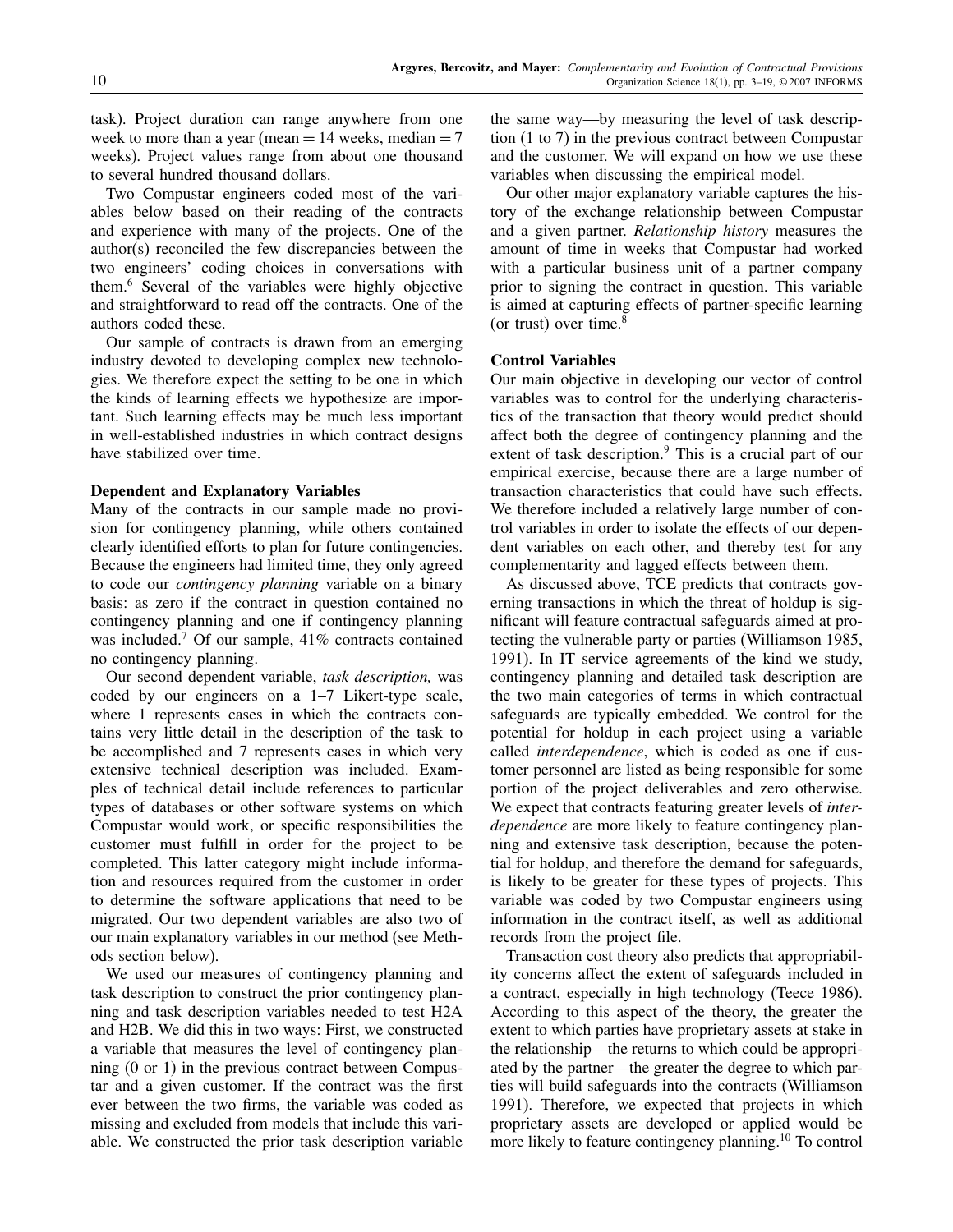for this effect, we included a dummy variable called proprietary that two Compustar engineers coded as one if one or more of Compustar's proprietary technologies were required for a project, and zero otherwise. We expect a positive and significant coefficient estimate on this variable.

Both the measurement cost branch of TCE (e.g., Alchian and Demsetz 1972, Barzel 1982, North 1991) and agency theory (Jensen and Meckling 1976, Holmstrom 1979) emphasize that when output quality is difficult to verify, provisions for monitoring, special incentives, or other governance arrangements will be designed to protect the interests of the buyer or supplier, or both. To account for this effect, we included a variable, measurement cost, that identified whether the technology used in the project makes it difficult to verify the quality of the output generated by the project team. Compustar engineers preferred to code measurement cost as a binary variable: one if quality is difficult to determine and zero if it is readily apparent. Our two engineers coded this variable based on whether or not a brief, inexpensive test or inspection could determine the quality of the work done on the project. More extensive task description—detailing the actions that each party is required to take—is one means of limiting opportunistic behavior when outcome quality is difficult to verify. On the other hand, projects for which measurement is difficult are also likely to be ones for which developing detailed task descriptions is difficult. Therefore, we are agnostic about the expected effects of measurement cost on task description. It seems clearer, however, that the benefits to contingency planning as a safeguard are diluted when high measurement costs make it difficult to determine whether certain contingencies have occurred in the course of executing a project. In such instances, the transacting parties may not agree whether (or which) contingency plans should be implemented. As such, we expect a negative relationship between the measurement cost control and the level of contingency planning.

We included a variable aimed at measuring the degree of uncertainty associated with the project. Mainframe is a binary variable indicating whether Compustar would be working with the buyer's mainframe computer. Designing contracts for work on mainframes is particularly challenging because mainframes are often maintained haphazardly or have been heavily customized—both of which affect the conditions of work significantly. Because it is often difficult to assess the level of prior maintenance and types of customization before actually beginning work, designing contracts for mainframe work is especially challenging. In principle, this uncertainty could lead to greater efforts at providing safeguards for such transactions, or could lead to less detailed contracts, reflecting the lack of knowledge with which parties initiate their transaction. Given that greater uncertainty could increase both the costs and benefits of incorporating

more contingency planning and task description into the contract, we had no a priori expectations about the sign of the mainframe variable.

We included a related variable, *innovation*, that captures the degree to which the project in question required innovation from Compustar. This variable was coded by the two Compustar engineers on a seven-point Likerttype scale. Projects that required more innovation from Compustar involved greater technical difficulty and complexity, and partners therefore tended to possess less knowledge about the relevant contingencies. We therefore predict that projects that require more innovation would be associated with less contingency planning. Such projects also require more intensive communication of customer needs to Compustar, because more customization is typically associated with them. We thus predict that innovation will have a positive effect on the level of task description.

We also included a variable that measures aspects of the incentive structure of the contracts. Some of the contracts featured payment terms in which the parties agreed to a fixed fee before commencing the work for the project. Other contracts stipulated payments based on time and materials, or on time and materials, subject to a price cap. We expect that fixed-fee contracts would be characterized by a greater degree of task description, because when fees are fixed in advance, the seller has stronger incentives to assess project costs carefully ex ante (e.g., Eswaran and Kotwal 1985, Banerjee and Duflo 2000). Detailed task descriptions would be required to generate accurate estimates of project costs. In unreported regressions, we included a dichotomous variable called *fixed fee*, which takes the value of one if the contract was based on a fixed fee and zero otherwise. Because such payment terms are likely to be chosen simultaneously with the extent of task description and contingency planning, however, we only report regressions with a lagged variable called previous fixed fee—the number of fixed-fee contracts that the parties to a given contract have used in the past. We expect this variable to be less endogenous to task description than the contemporaneous measure.<sup>11</sup>

We controlled for the total monetary value of the project (dollar value) because larger projects might require longer contracts. We are missing dollar value for some projects, so we used the mean value to fill in missing data. The results do not change if we simply leave out these contracts. Because the dollar value variable is highly skewed (skew  $= 5.6$ ), we entered logged values in the regressions. We also included a variable, programming, that was coded by the engineers as one if the primary task of the project involved programming and zero otherwise. Projects requiring more programming may require less task description, because for such projects Compustar was often asked to assign programmers whose efforts were directed by the customer. However, we did not expect these project characteristics to be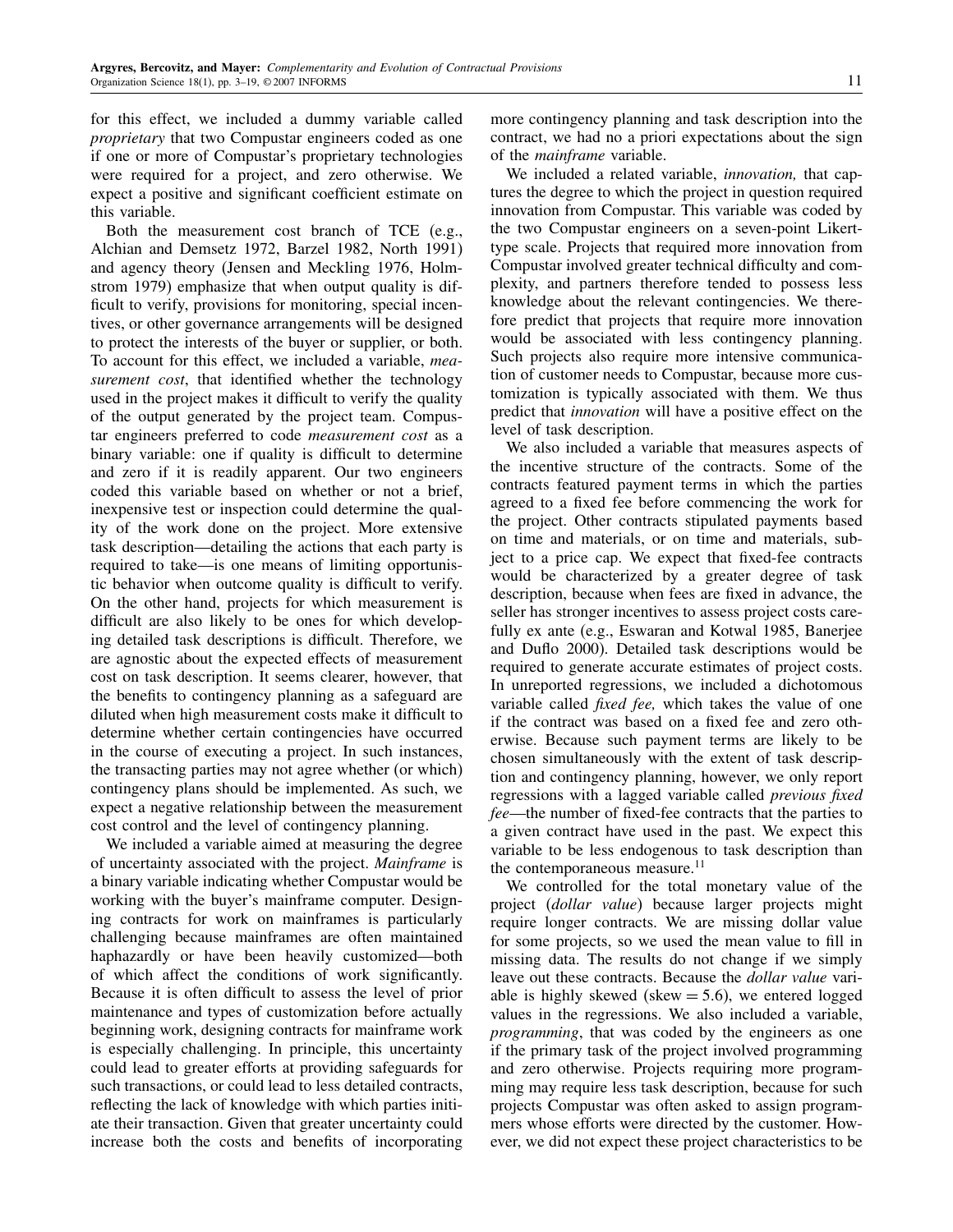associated with the presence or absence of contingency planning.<sup>12</sup> Finally, *time* measures the passage of time from 1986 to 1998 to account for any time trends and is coded as zero for 1986, one for 1987, etc.

# Methods

The main goal of our estimation approach was to test whether the existence of contingency planning and the detail of task description have positive and significant reciprocal effects on each other in our data, after controlling for variables representing the key transaction characteristics that theory (or practical considerations) suggests might influence each of these main variables. We began by estimating the effects of our various factors on the extent of task description in our contracts. We followed convention in treating our Likertscale measure of task description as a continuous variable (e.g., Johnson and Creech 1983, Zumbo and Zimmerman 1993). Our first concern was that in estimating the effect of contingency planning on task description in an OLS regression we would face an endogeneity problem that would bias our OLS estimates, and would indicate the need for simultaneous-equations estimation. We therefore conducted a Durbin-Wu-Hausman (DWH) specification test to examine the endogeneity of the *con*tingency planning variable in the task description equation (Davidson and MacKinnon 1993, STATA 1999). This test is accomplished in STATA 8.0 by first specifying a two-stage least squares (2SLS) regression model, and then using a program called ivendog, which performs the test automatically.<sup>13</sup> The program examines whether the residuals of a regression of all the exogenous variables on the suspected endogenous variable are significant when included in the original model.  $F$ - and chi-square tests confirmed that these residuals were not significant in the original model, indicating that *con*tingency planning is exogenous in the task description model of interest ( $F = 0.584$ , p value = 0.445;  $\chi^2$  = 0.604, p value  $= 0.437$ ). Because 2SLS can yield inefficient estimates when endogeneity is not significant, we report OLS estimates for our task description regression (Davidson and MacKinnon 1993).<sup>14</sup> Our basic OLS regression is, therefore,

task description,

- $= \alpha_i + \beta_{1i}$ contingency planning<sub>i</sub> +  $\beta_{2i}$ T ime  $+ \beta_{3i}$ interdependence<sub>i</sub> +  $\beta_{4i}$ dollar value<sub>i</sub> +  $\beta_{5i}$ innovation<sub>i</sub> +  $\beta_{6i}$ measurement cost<sub>i</sub> +  $\beta_{7i}$ mainframe<sub>i</sub> +  $\beta_{8i}$ relationship history<sub>i</sub>
	- $+ \beta_{10i}$ prev fixed fee<sub>i</sub> +  $\beta_{11i}$ programming<sub>i</sub> +  $\varepsilon_i$ , (1)

where *i* indexes the individual contracts and  $\varepsilon_i$  is an error term. Because the error terms may not be independent due to the fact that many customers engaged in multiple contracts with Compustar, we clustered the error terms by partner, using the cluster command in STATA.

To test H2A and H2B, we examined the lagged effects of contingency planning on task description. We first formed a variable called *prior contingency planning*, which is equal to zero if the previous contract that Compustar signed with the customer in question did not contain contingency planning and one otherwise. We then replaced the *contingency planning* variable with this lagged version in Equation (1), expecting to estimate a positive and significant coefficient on it in an OLS regression. This approach is intended to capture possible cross-provision learning over time with a given customer—i.e., having performed contingency planning for the immediate prior contract with a given customer is expected to provide ideas for crafting more detailed task descriptions in the next contract with that customer. Note that concerns about endogeneity do not arise for this lagged version of the contingency planning variable.

Our next step was to estimate the effects of task description on contingency planning. Because contingency planning is a dichotomous variable in our data, we used probit regression to estimate the effects of our various factors on it. We were again concerned that our main explanatory variable of interest in this kind of regression, task description, would be endogenous, and therefore its inclusion would lead to biased estimates. We therefore performed an endogeneity test commonly used with probit models, the Smith-Blundell test (Smith and Blundell 1986). A program to perform this test, called probexog, is available for STATA. The results of this test suggested that task description is indeed endogenous in a probit model of *contingency planning* ( $\chi^2 = 4.75$ , p value  $= 0.029$ ). To address this problem, we followed Maddala's (1983) suggestion to form the best instrument for task description by obtaining a predicted value for task description from a regression on all the exogenous variables thought to affect it. We then reestimated our basic probit model, replacing task description with predicted task description. Our basic probit model for contingency planning was therefore specified as follows:

contingency planning.

$$
= \delta_i + \gamma_{1i} predicted \ task \ description_i + \gamma_{2i} time_i
$$
  
+  $\gamma_{3i}$  *interdependence*  $i + \gamma_{4i} dollar \ value_i$   
+  $\gamma_{5i} propertiesary_i + \gamma_{6i} innovation_i$   
+  $\gamma_{7i} measurement \ cost_i + \gamma_{8i} mainframe_i$   
+  $\gamma_{9i} relationship \ history_i + \varepsilon_i,$  (2)

where *i* again indexes the contracts and  $\varepsilon$  is an error term. Once again, we clustered the error terms by customer.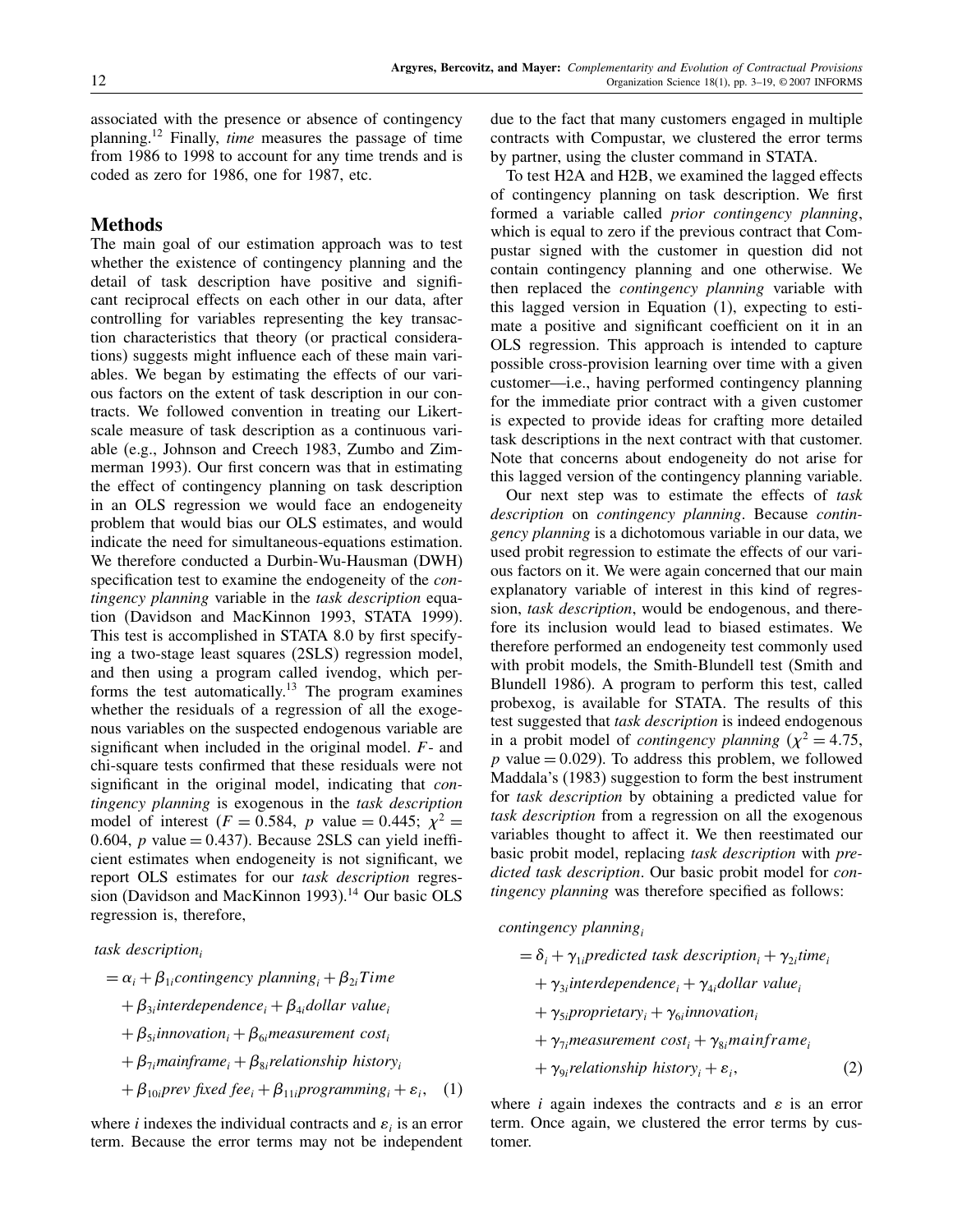#### Table 1 Descriptive Statistics

|                                   | Mean  | Std. dev. | Min     | Max   |
|-----------------------------------|-------|-----------|---------|-------|
| Task description <sup>1</sup>     | 3.40  | 1.87      | ∩       |       |
| Contingency planning <sup>2</sup> | 0.557 | 0.632     |         |       |
| Time                              | 8.14  | 2.88      | ∩       | 12    |
| Mainframe <sup>2</sup>            | 0.262 | 0.440     | O       |       |
| Programming <sup>2</sup>          | 0.459 | 0.499     |         |       |
| Interdependence <sup>2</sup>      | 0.101 | 0.302     | ∩       |       |
| Measurement cost <sup>2</sup>     | 0.439 | 0.497     | ∩       |       |
| Proprietary <sup>2</sup>          | 0.153 | 0.361     |         |       |
| Fixed fee <sup>2</sup>            | 0.558 | 0.497     | ∩       |       |
| Dollar value <sup>3</sup>         | 10.72 | 141       | 5.30    | 14.46 |
| Relationship history <sup>4</sup> | 30.77 | 46.82     | $-1.61$ | 234   |
| Innovation <sup>1</sup>           | 2.52  | 1.20      |         |       |

<sup>1</sup>Likert scale variable.

<sup>2</sup>Indicator variable.

<sup>3</sup>Thousands (log).

4Weeks.

Next, we formed a variable to capture lagged effects of task description on contingency planning: Prior task description. This variable corresponds to the lagged version of the contingency planning variable mentioned above, and replaced predicted task description in Equation (2). Once again, endogeneity concerns do not arise for this lagged variable.

Therefore, our main hypotheses are that the coefficients on *contingency planning* in Equation (1) (i.e.,  $\beta_1$ ), on task description in Equation (2) (i.e.,  $\gamma_1$ ), and on the lagged versions of these variables in those equations will be positive and significantly different from zero. Hypotheses 3A and 3B predict that the coefficient on relationship history will be positive and significant in all regressions.

## **Results**

Table 1 shows descriptive statistics, and Table 2 shows correlations between the variables in our models. The positive correlation between contingency planning and task description is a preliminary indication that they may be positively affecting each other, but a fuller assessment awaits the regressions. Note as well that the correlations suggest that contingency planning is becoming

|  | <b>Table 2 Correlations Between Variables</b> |  |  |
|--|-----------------------------------------------|--|--|
|--|-----------------------------------------------|--|--|

|                               | Model 1     | Model 2               | Model 3              |
|-------------------------------|-------------|-----------------------|----------------------|
| Contingency<br>planning       |             | $0.823***$<br>(0.270) |                      |
| Prior contingency<br>planning |             |                       | $0.485**$<br>(0.292) |
| Time                          | $-0.117***$ | $-0.160***$           | $-0.153***$          |
|                               | (0.034)     | (0.036)               | (0.057)              |
| Interdependence               | $0.722***$  | $0.480**$             | $0.826***$           |
|                               | (0.286)     | (0.280)               | (0.350)              |
| Dollar value                  | $0.384***$  | $0.352***$            | $0.363***$           |
|                               | (0.060)     | (0.059)               | (0.076)              |
| Innovation                    | $0.364***$  | $0.364***$            | $0.499***$           |
|                               | (0.090)     | (0.091)               | (0.111)              |
| Measurement cost              | $-0.779***$ | $-0.667***$           | $-0.998***$          |
|                               | (0.183)     | (0.164)               | (0.243)              |
| Mainframe                     | $-0.006$    | 0.091                 | $-0.056$             |
|                               | (0.206)     | (0.206)               | (0.236)              |
| Relationship history          | 0.001       | $-0.0005$             | 0.0001               |
|                               | (0.002)     | (0.002)               | (0.003)              |
| Previous fixed fee            | 0.048       | 0.003                 | 0.038                |
|                               | (0.191)     | (0.190)               | (0.242)              |
| Programming                   | $-1.06***$  | $-0.927***$           | $-1.09***$           |
|                               | (0.204)     | (0.210)               | (0.279)              |
| Constant                      | 0.012       | 0.258                 | 0.172                |
|                               | (0.652)     | (0.650)               | (0.905)              |
| R2                            | 0.253       | 0.287                 | 0.305                |
| No. of obs.                   | 386         | 386                   | 242                  |
| Prob. > $\chi^2$              | 0.0000      | 0.0000                | 0.0000               |

Notes. \* $p < 0.1$ ; \*\* $p < 0.05$ ; \*\*\* $p < 0.01$ ; standard errors in parentheses, one-tailed test.

more common over time (across all customers), whereas task description detail is not.

Table 3 contains OLS estimates of the models of task description. Model 1 shows estimates from a regression that includes the control variables only. Model 2 adds our contemporaneous measure of task description, while Model 3 replaces this measure with a lagged variable. The positive and significant coefficient on the *contin*gency planning variable in Model 2 implies that contracts containing contingency planning tend to include more detailed task description, controlling for key transaction

|                          |           | 2         | 3         | 4         | 5         | 6         |           | 8         | 9         | 10     | 11        | 12 |
|--------------------------|-----------|-----------|-----------|-----------|-----------|-----------|-----------|-----------|-----------|--------|-----------|----|
| 1. Task description      |           |           |           |           |           |           |           |           |           |        |           |    |
| 2. Contingency planning  | 0.2127    |           |           |           |           |           |           |           |           |        |           |    |
| 3. Time                  | $-0.1444$ | 0.3718    |           |           |           |           |           |           |           |        |           |    |
| 4. Mainframe             | $-0.0287$ | $-0.0923$ | 0.0326    |           |           |           |           |           |           |        |           |    |
| 5. Programming           | $-0.2318$ | $-0.1222$ | 0.0356    | 0.0555    |           |           |           |           |           |        |           |    |
| 6. Interdependence       | 0.0875    | 0.1043    | $-0.0166$ | 0.0416    | 0.1832    |           |           |           |           |        |           |    |
| 7. Measurement cost      | $-0.1906$ | $-0.1800$ | $-0.1173$ | 0.0539    | 0.2703    | 0.1959    |           |           |           |        |           |    |
| 8. Proprietary           | 0.0419    | 0.0158    | 0.0794    | 0.0118    | $-0.0555$ | 0.0230    | $-0.1273$ |           |           |        |           |    |
| 9. Fixed fee             | 0.0359    | 0.0377    | $-0.0861$ | $-0.0485$ | $-0.0244$ | $-0.0324$ | $-0.0561$ | $-0.0065$ |           |        |           |    |
| 10. Dollar value         | 0.0179    | 0.2844    | 0.3863    | $-0.0691$ | 0.0670    | $-0.0102$ | $-0.0889$ | 0.0349    | 0.0001    |        |           |    |
| 11. Relationship history | $-0.0147$ | 0.3473    | 0.3540    | $-0.0538$ | $-0.0338$ | $-0.0574$ | $-0.0428$ | 0.0191    | 0.0146    | 0.0231 |           |    |
| 12. Innovation           | 0.1530    | $-0.0507$ | $-0.0927$ | $-0.0541$ | 0.2739    | 0.1398    | 0.3585    | $-0.1362$ | $-0.0021$ | 0.0145 | $-0.0352$ |    |
|                          |           |           |           |           |           |           |           |           |           |        |           |    |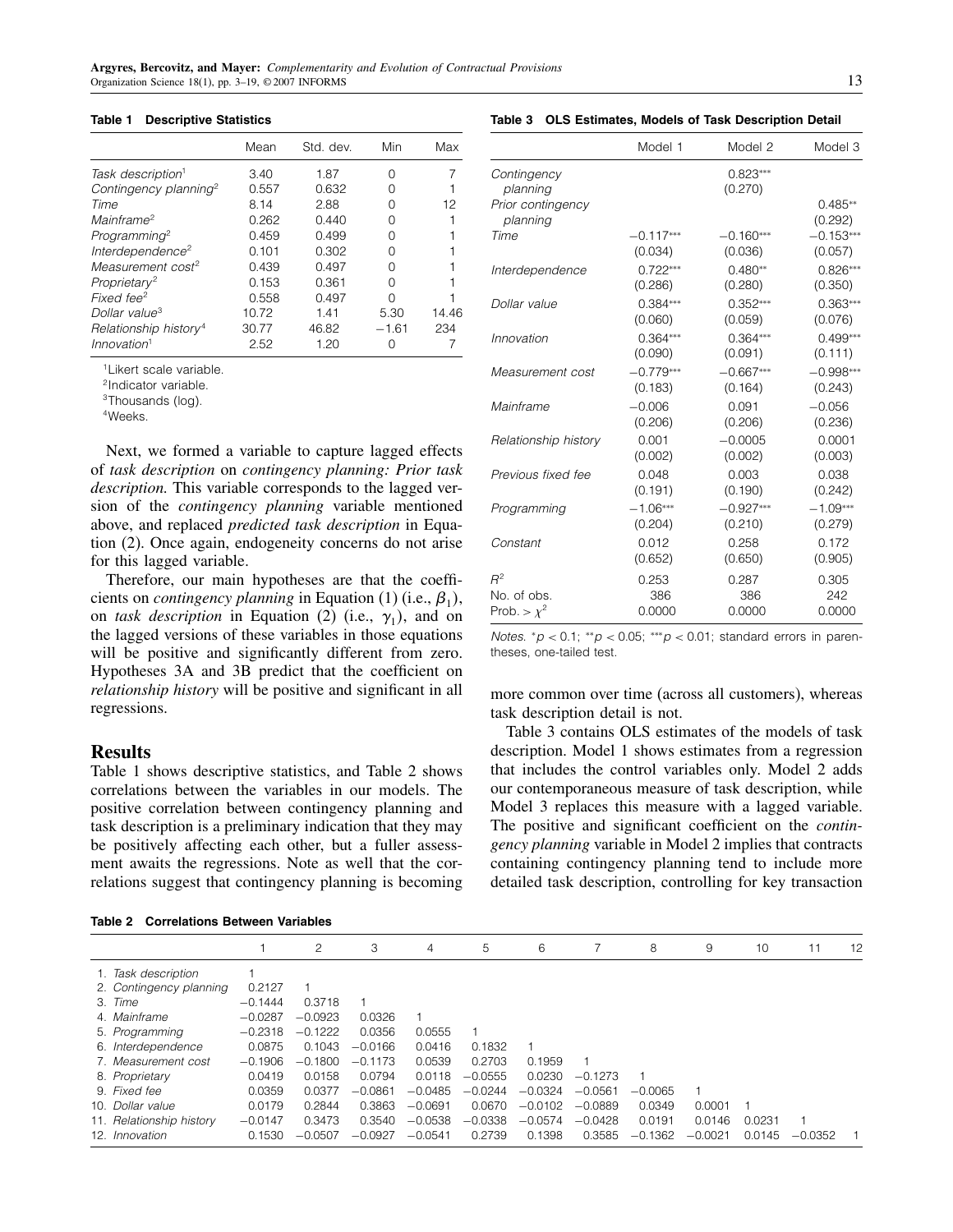characteristics. Thus, support is found for one side of the hypothesized relationship of complementarity between task description and contingency planning  $(H1)$ .<sup>15</sup> A positive and significant coefficient is also estimated for the *prior contingency planning* variable.<sup>16</sup> This suggests that the existence of contingency planning clauses in the prior contract written with a given customer is associated with great task description in the subsequent contract. We interpret this finding as evidence of learning spillovers from contingency planning to task description for the same customer, and therefore support for H2A.

Turning to the control variables, the effects of time are very consistent across the three models in Table 3. Task descriptions are getting less detailed over time in these data. We discuss this finding in more detail. The effects of interdependence are also positive and significant in all models. This relationship was anticipated based on TCE, which suggests that transactions involving greater partner interdependence require more involved safeguards, such as those that contingency planning and task description can provide. Consistent with our expectations, the coefficients on dollar value are positive and significant, indicating that higher value projects feature more detailed task description. Also consistent with expectations, transactions requiring more innovation featured more detailed task descriptions, as suggested by the positive and significant coefficients on innovation in all models. The coefficients on measurement cost are consistently negative and significant across Models 1–3, suggesting that projects for which measurement is difficult also pose difficulties for developing detailed task descriptions. The programming variable is consistently negative and significant across all regressions, indicating that many programming projects involved customerassigned personnel, as Compustar engineers had indicated to us. The effects of payment structure were not significant in any of the models. Finally, the *relationship* history variable carries a positive nonsignificant coefficient in Models 1 and 3, and a negative nonsignificant sign in Model 2, implying an absence of support for H3A.

Table 4 presents the coefficient estimates for regression models predicting contingency planning. Model 5 shows the estimates for a model including the control variables only. The positive and significant coefficient on predicted task description in Model 6 provides support for the second half of H1. More detailed task description is associated with contingency planning, after controlling for transaction characteristics that affect task description detail separately.17 Therefore, H1 is supported overall; we have found reciprocal positive effects of each on the other, controlling for factors thought to affect each of them separately. Moreover, the positive and significant coefficient estimated for prior task description suggests that learning spillovers are occurring. As the parties plan for contingencies in one contract, they are

Table 4 Maximum-Likelihood Estimates, Probit Models of Contingency Planning

|                           | Model 4     | Model 5     | Model 6              |
|---------------------------|-------------|-------------|----------------------|
| Predicted task            |             | $0.614***$  |                      |
| description               |             | (0.175)     |                      |
| Prior task<br>description |             |             | $0.102**$<br>(0.059) |
| Time                      | $0.155***$  | $0.235***$  | $0.106**$            |
|                           | (0.040)     | (0.051)     | (0.064)              |
| Interdependence           | $0.804***$  | $0.445*$    | $0.892***$           |
|                           | (0.303)     | (0.325)     | (0.354)              |
| Dollar value              | $0.092**$   | 0.016       | 0.095                |
|                           | (0.055)     | (0.065)     | (0.067)              |
| Proprietary               | 0.159       | 0.232       | $-0.023$             |
|                           | (0.219)     | (0.211)     | (0.357)              |
| Innovation                | $-0.038$    | $-0.257***$ | $-0.023$             |
|                           | (0.085)     | (.089)      | (0.119)              |
| Measurement cost          | $-0.544***$ | 0.141       | $-0.417$             |
|                           | (0.232)     | (0.255)     | (0.284)              |
| Mainframe                 | $-0.367**$  | $-0.389**$  | $-0.237$             |
|                           | (0.193)     | (0.196)     | (0.257)              |
| Relationship history      | $0.008***$  | $0.006***$  | $0.008***$           |
|                           | (0.002)     | (0.002)     | (0.003)              |
| Constant                  | $-2.17***$  | $-3.75***$  | $-2.12**$            |
|                           | (0.690)     | (0.938)     | (0.989)              |
| No. of obs.               | 386         | 386         | 242                  |
| Log likelihood            | $-208.11$   | $-197.23$   | $-136.45$            |
| Prob. > $\chi^2$          | 0.0000      | 0.0000      | 0.0000               |

Notes.  ${}^*p$  < 0.1;  ${}^{**}p$  < 0.05;  ${}^{***}p$  < 0.01; standard errors in parentheses, one-tailed test.

gaining knowledge useful for designing task description terms for the subsequent project. This provides support for H2B.

The estimates in Table 4 also provide support for H3B. The coefficient on the *relationship* history variable is positive and significant in all regressions. Thus, partners that have worked together for a longer period are more likely to include contingency planning in their contracts with each other.

Turning to the control variables, the coefficient on time is positive and significant in all regressions, indicating that the inclusion of contingency planning provisions increased in frequency over time (regardless of contractual partner). We discuss this result further below. Interdependence has a positive and significant effect on contingency planning in Models 4 and 6, as we expected from TCE. Its loss of significance in Model 5 may be due to its use in constructing the predicted task description. The measurement cost, coefficient is significant only in Model 1. The mainframe variable carries consistent negative sign, and is significant in Models 3 and 4. We had been agnostic about the likely sign of this variable, but perhaps contingency plans are somewhat more difficult to make before a mainframe system is examined closely.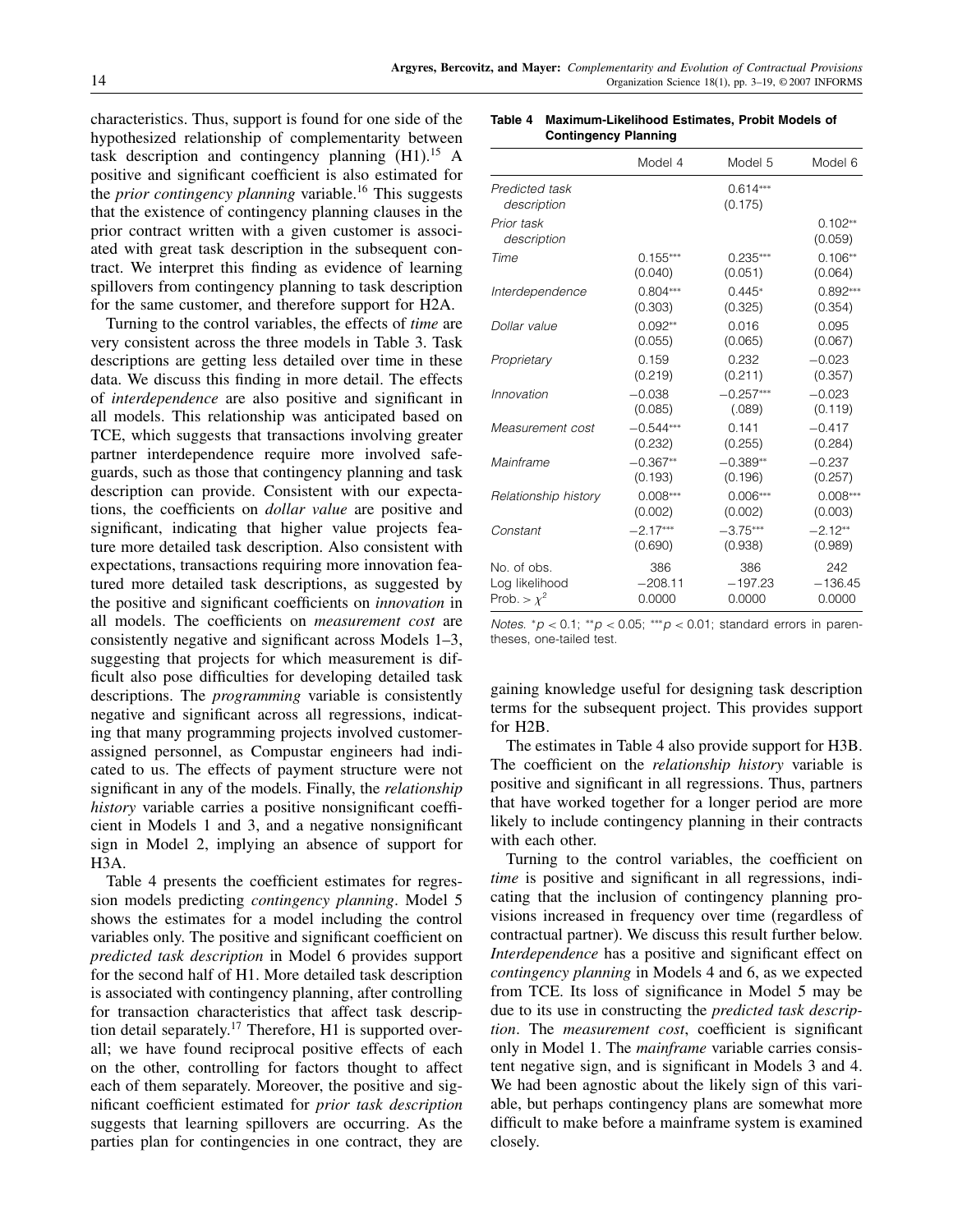# **Discussion**

Our main findings are that contingency planning and task description tend to act as complements in contract design, and that this complementarity likely results from learning spillovers between these two categories of contractual provisions. The existence of learning spillovers is suggested by the finding that contingency planning in prior contracts is associated with more detailed task description in subsequent contracts with the same partner, controlling for key transaction characteristics, and vice versa. These complementarities between contractual provisions that are generated by learning are in turn suggestive of the idea that organizations learn to achieve fit in their contract designs as they do in their activity systems more generally. A second set of findings suggesting that the firms in our sample were learning to contract is that contingency planning becomes more prevalent in our sample of contracts over time, controlling once again for transaction characteristics. In addition, contingency planning was more likely to be included in contracts between partners with longer relationship histories. These findings appear to contradict theories of contract evolution from management and sociology that predict that as a contractual relationship continues, trust will gradually replace detailed contract terms as a form of transaction governance. To the extent that trust may have developed in the relationships studied, our analysis suggests that contracts often fulfill an important coordination role—in the sense of aligning expectations—in addition to their governance role, and that this coordination role need not be at odds with the formation of trust.

The unexpected finding in our empirical analysis is that task descriptions tended to become less detailed over time as Compustar gained more experience in contracting in the IT services industry. One possible explanation for this finding is that over time Compustar's reputation for honest dealing became stronger among buyers, leading buyers to be less demanding of detailed task description. Another possibility is that Compustar over time began to learn that some types of detail were unnecessary in the contract, and buyers agreed. We also found, however, that the development of a relationship between Compustar and a given customer had a positive, though insignificant, effect on the detail of the task description. This result may be due to a strong learning effect within contractual dyads, in which greater task description detail helps better align expectations and offsets the reputation effects on task description. The later effects come through in the cross-section because learning across partners is weaker.

One general implication suggested by our results is that studying the determinants of each term in a contract, or each category of terms, as if it were independent of other term categories, can miss much of the action in contract designs. For example, using a regression model

to predict the intellectual property rights allocation in a set of contracts based on transaction characteristics alone—omitting characteristics of other contract terms that might also contribute to addressing the governance problems associated with the transaction—could result in specification error, and therefore to a misunderstanding of the contractual design. In the contracts we studied, different categories of contract terms worked together in the overall contract design. While there is clearly value in studying the determinants of contract provisions individually, our study highlights the value of studying contracts as governance systems. A second implication is that studying contract designs assuming that they are equilibrium outcomes can be misleading if the parties in question are still in the process of learning to contract. This may well be the case in emerging industries, and perhaps for newer firms in existing industries.

A more specific set of implications concerns the particular categories of contract terms we studied: contingency planning and task description. There has been very little study of what determines the degree of contract detail in these categories, yet each of these categories of terms is crucial to the design of complex contracts, especially in high-technology areas such as IT services. Our premise is that contingency planning and drafting detailed task descriptions are costly activities, and therefore ones in which firms and their managers may not choose to invest. We suggest that an investment in contingency planning is a learning investment (Zollo and Winter 2002) that is likely to produce a payoff with regard to more complete contingency planning. We found evidence for this idea in our result that those contractual partners in our data that had a longer history of transacting with each other were more likely to include contingency planning in their contracts. Learning investments in contingency planning, however, may also yield a payoff in terms of task descriptions that are more precise. We also found evidence for this relationship. Therefore, a key implication of our study is that understanding contract design can require going beyond equilibrium analysis to seek an understanding of the nature of contractual learning processes.

# Conclusion

Contract design has rarely been studied with an organizational learning lens, yet we provide systematic evidence that contract structures do evolve significantly over time in ways consistent with learning behavior, after accounting for the key underlying features of the transactions that they govern. For example, we find that the processes of learning to transact and to contract reveal complementarities between different contractual elements, which presumably reflect underlying complementarities in transactional activities. By providing insight into how contract designs evolve over time, our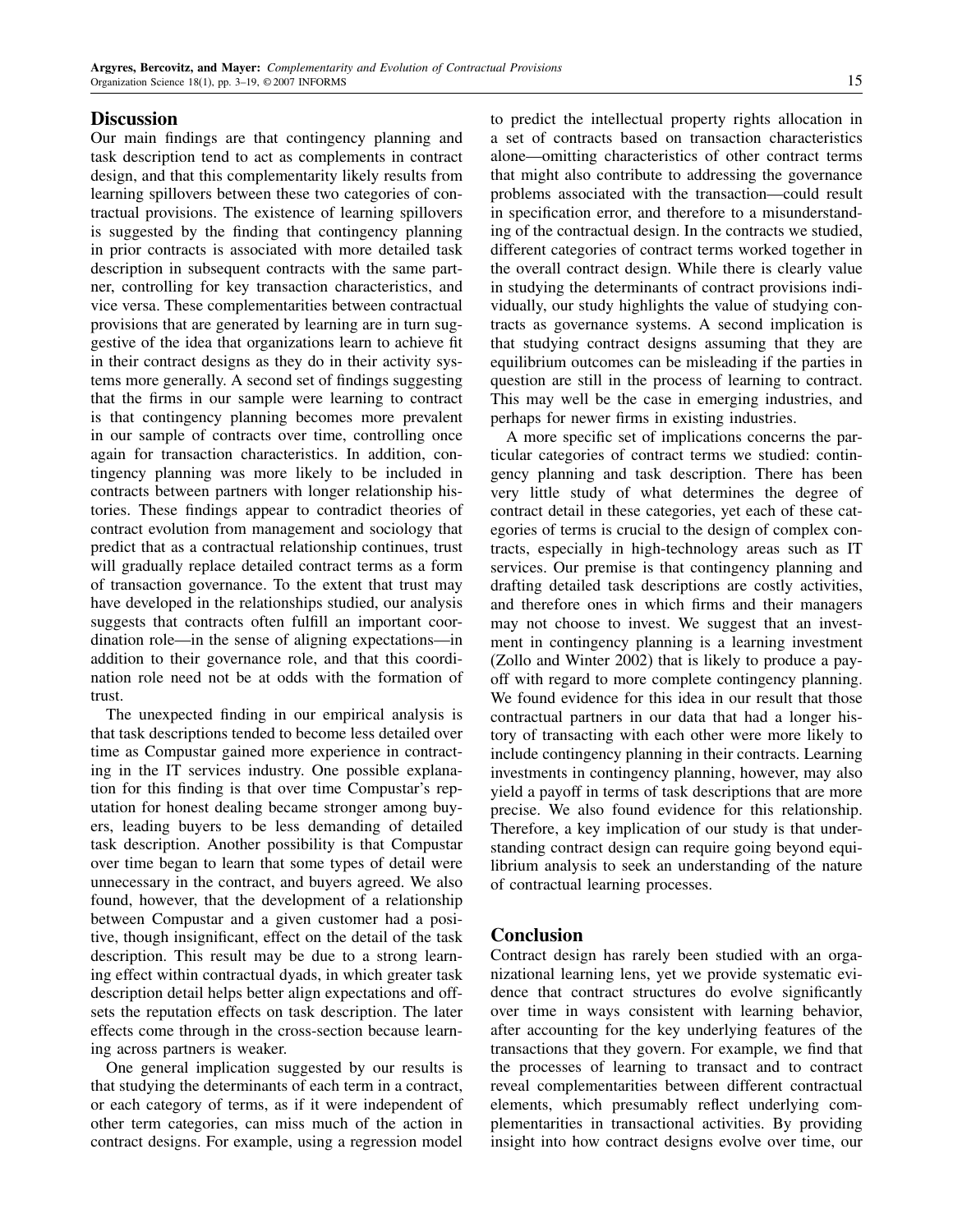study is suggestive of the kinds of directions in which learning processes affect such designs, and of how firms can learn to use contracts to govern their exchange relationships.

Future research on learning to contract should explore relationships between other types of contract provisions that may be important in different industrial contexts. For example, biotechnology contracts have been studied in order to examine how intellectual property rights are allocated in them (Lerner and Merges 1998). First, it would be interesting to investigate how such terms evolved, and how long it took for something like efficient allocations of property rights to emerge. Second, it would be interesting to study how processes of learning to design property rights provisions might interact with processes of learning to design, say, dispute resolution provisions. Similarly, studies of the determinants of payment terms have treated such terms as equilibria. Do payment terms approach their equilibrium design faster than contingency planning or property rights allocation terms? Moreover, does the design of payment terms sometimes reflect learning that spills over from other provision categories, such as task description, for example, or does learning tend to be more provision specific?

These kinds of questions are interesting from a strategy perspective because answering them is the first step toward investigating how contract innovations are introduced, by whom, and who appropriates the benefits. For example, do firms tend to appropriate returns from contract design innovation, or do outside law firms capture most of the value? Perhaps in engineering-intensive firms, the firms themselves may become the key loci of contract design knowledge, whereas in other industries other patterns may hold. Only by recognizing the possible role of learning to contract, however, can one understand whether and how contract design capabilities may contribute to firm competitive advantage.

One limitation of our study is that, because we lack a measure of trust and a sample period that is long enough, we are unable to fully investigate various possible interactions between learning, trust, and contract design. For example, we are unable to examine whether, over time, trust effects come to dominate learning effects, leading to less detailed contract terms. Another limitation of our study is that we lack data on the performance of the projects for which we have contracts. Were these data available, we would have been able to observe not only whether contingency planning and task description were positively associated with one another after controlling for effects on them individually, but also whether increases in one tended to lead to better performance when the level of the other was higher. A positive finding would have provided even stronger evidence for the complementarity and associated learning effects we

hypothesize. Future research should examine when different components of a contract such as task description, contingency planning, etc.—as well as interactions between those components—have a greater effect on performance. The need to understand how such relationships operate is arguably only becoming more important as more business activity is undertaken via alliances and other interfirm contractual arrangements.

#### Acknowledgments

The authors thank Iain Cockburn, Bart Hamilton, Shulamit Kahn, three referees, an editor, and participants in the NBER Productivity Lunch, the Washington University in St. Louis strategy seminar, the 2003 Atlanta Competitive Advantage Conference, and the 2005 IESE Strategic Alliances workshop for helpful conversations and comments.

#### Endnotes

<sup>1</sup>Crocker and Reynolds (1993) found empirical evidence consistent with the importance of these key trade-offs in a sample of military procurement contracts. In particular, they found that transactions characterized by greater uncertainty, for which including additional contingencies in the contracts was especially costly, tended to be more incomplete than contracts governing less uncertain projects. Crocker and Reynolds's empirical measure of incompleteness, however, was based entirely on pricing procedures in the contracts they studied. They therefore could not study the degree of incompleteness of other key contract terms such as the extent of contingency planning and task description that are important in many contexts such as ours.

 $2$ Klein (1993) pointed out that including additional terms in a contract can sometimes succeed in merely shifting the margin at which opportunism can occur. Our arguments, however, only require a negative correlation between contract completeness and opportunism, not perfectly negative correlation.

<sup>3</sup>Because we do not have access to data on contract performance, we cannot observe marginal net benefits of more detail in either category of contract terms. Similar to Poppo and Zenger (2002), therefore, we seek evidence of complementarity by observing whether the degree of contingency planning and the degree of task description are statistically associated with each other in our sample, controlling for all the characteristics of the transaction that are expected to affect each of those categories of terms.

4We expect that eventually the learning processes underlying contract design will begin to slow, as contract designs approach their equilibrium structures. Given that the IT services industry remained dynamic at the end of our sample period, however, we expect learning effects to be prominent throughout the period. We did test, however, whether the complementarity between contingency planning and task description weakened over time, and rejected this hypothesis. For details on this test, see Endnote 15.

<sup>5</sup>We are unable to examine learning spillovers across contracts with different partners, because our data consist of a sample, rather than all of Compustar's contracts.

<sup>6</sup>The coding process was as follows. Each engineer coded the same 80 contracts (randomly selected). Then one author and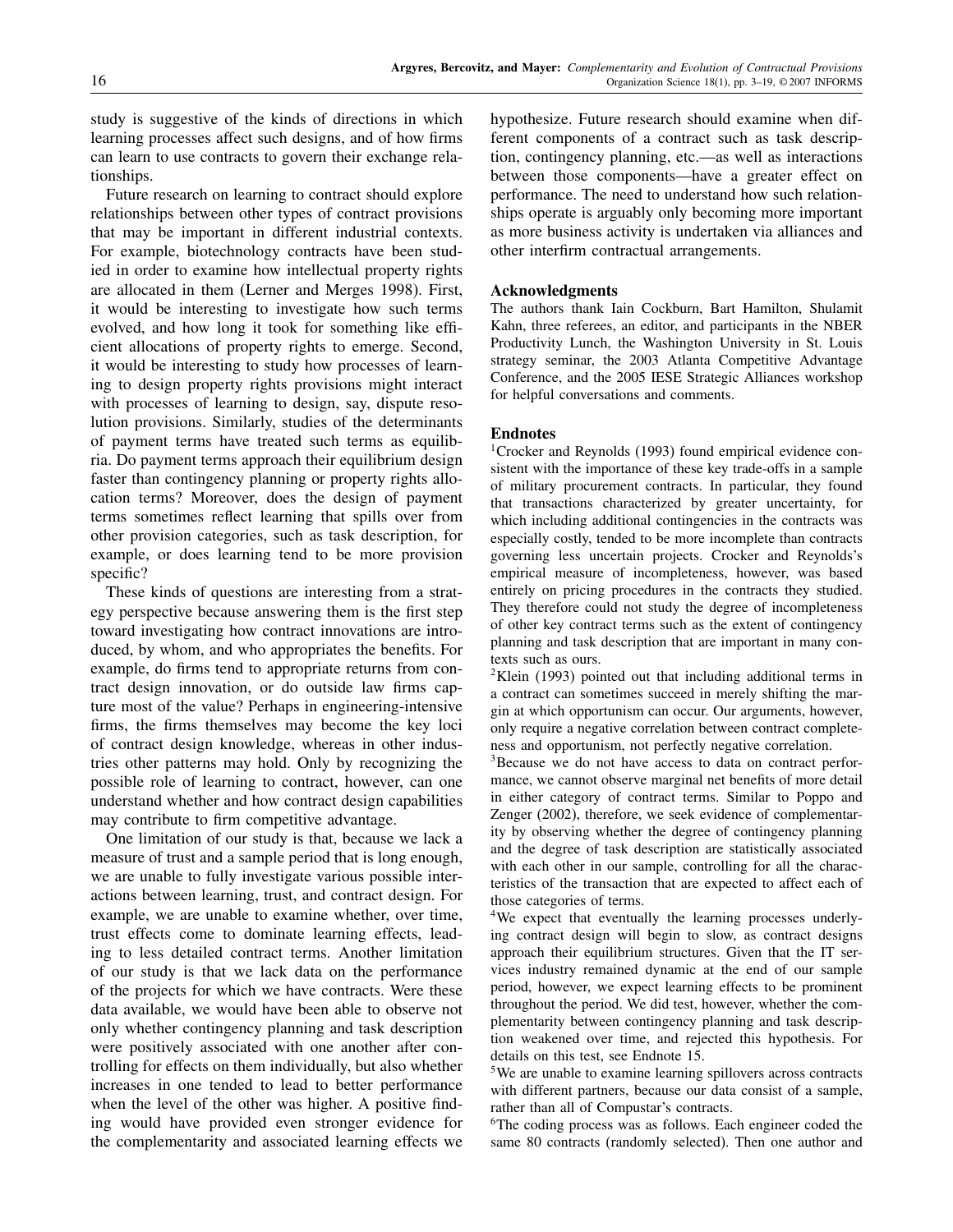both engineers went through all 80 and compared the coding of all variables. The following disagreements were found: three for measurement cost, one for interdependence, and two for innovation (these variables are discussed). After a brief discussion, the engineers clarified the discrepancies and felt very comfortable that they were using the same criteria as they coded the remaining contracts.

<sup>7</sup>A subset of contracts contained especially detailed contingency planning, but it was too small to justify a separate category. In any case, our main results are unchanged when we code contingency planning on a 0-2 scale.

8In addition to measures of the total amount of time worked together in the past, we also assembled measures of the number of contracts entered into by the parties in the past. Our econometric results do not change significantly when these alternative measures are entered in place of the time-workedtogether measures. We report the results with the original measures only (see Results section), because actual time working together would seem to be a more precise measure of interpartner learning opportunities than number of previous contracts (some of which may have been short).

 $9$ Except for our control for payment terms, fixed fee (see Control Variables section), we are not concerned about endogeneity of the control variables. These variables were coded based on the Compustar engineers' understandings about the type of project that the contract in question was governing. In reviewing the various projects, the engineers did use the task descriptions in the contracts to stimulate their memories, but they also relied on other information and their own experience in making judgments about the transaction characteristics. (Recall that many contracts had thin task description sections, so often the engineers had to be drawn on a wider base of their knowledge anyway.) Note as well that the way these projects were set up was as follows: The parties first decided on the buyers' needs. This determined the degree of customer interdependence required, the amount of proprietary knowledge to be applied, whether a mainframe was involved, etc. Once these issues were decided, the parties drafted contractual clauses. It is therefore reasonable to treat the variables representing transaction characteristics as exogenous, and the contractual structure as endogenous.

 $10$ We did not expect that the *proprietary* variable would affect task description detail, because describing a task in great detail may require revealing proprietary information. In such cases, the safeguarding function of detailed task description would be compromised. Still, in unreported regressions, we included the proprietary variable as an explanatory variable in the regressions predicting task description. The variable was never close to significance, and we dropped it in the reported regressions. 11Our main estimation results do not change if our payment term measures are excluded entirely or if the contemporaneous measure is included. Kalnins and Mayer (2004) report regressions on the same data set we use here, in which the payment structure is the dependent variable, and the various project characteristics described in this paper are explanatory variables. In those regressions, the coefficient on previous fixed fee appears as significant, indicating some inertia in the payment terms used by two parties over time. This supports the treatment of the previous fixed fee as partly exogenous to the choice of other contract terms in this data.

<sup>12</sup>For example, contingency planning might be necessary even in these more limited contracts in order to prevent the customer from exploiting the use of Compustar's programmers. We included the *programming* variable in unreported regressions predicting contingency planning, but the variable's coefficient was never significant, and our other results were not affected.

<sup>13</sup>Our 2SLS model was identified by including *previous fixed* fee and programming in the task description equation, but not in the contingency planning equation. proprietary was included in the contingency planning equation, but not the task description equation. Our rationales for these choices are explained in the Control Variables section.

 $14$ It is useful to note that while our theory might imply some endogeneity of contingency planning, the DWH test only examines whether a variable is endogenous enough to bias OLS estimates (e.g., Johnston and Dinardo 1997). We do find evidence of endogeneity of task description in a regression in which *contingency planning* is the dependent variable.

<sup>15</sup>We also looked for evidence that the complementarity between contingency planning and task description strengthened or weakened over time. We examined this question by including interaction terms between each of these variables of interest and time in the relevant equation. The coefficients on these interaction terms were never significant, and we do not report them.

16Models 3 and 6 were estimated on a smaller number of observations because nonrepeated transactions had to be eliminated to test H2A and H2B.

 $17$ This result is not robust to the substitution of the logged value of relationship history for the nonlogged value in the regression. Mayer (2006) worked with the logged value. The paper's other findings are, however, robust to this substitution. One implication is that that prior contingency planning has a stronger impact on task description detail than vice versa.

#### References

- Alchian, A., H. Demsetz. 1972. Production, information costs and economic organization. Amer. Econom. Rev. 62 777–795.
- Anand, B., T. Khanna. 2000. Do firms learn to create value? The case of alliances. Strategic Management J. 21 295–315.
- Baker, G., R. Gibbons, K. Murphy. 2002. Relational contracts and the theory of the firm. Quart. J. Econom. Feb. 39-84.
- Banerjee, A. V., E. Duflo. 2000. Reputation effects and the limits of contracting: A case study of the Indian software industry. Quart. J. Econom. 115 989–1017.
- Barthelemy, J. 2001. The hidden costs of IT outsourcing. Sloan Management Rev. 42 60–70.
- Barzel, Y. 1982. Measurement cost and the organization of markets. J. Law Econom. 25 27–48.
- Beatty, J., S. Samuelson. 2001. Business Law for a New Century. West Legal Studies in Business, Cincinnati, OH.
- Bercovitz, J. 2002. An analysis of the contractual provisions in business-format franchise agreements. Manuscript. College of Business, University of Illinois, Urbana-Champaign, IL.
- Brickley, J. 1999. Incentive conflicts and contractual restraints: Evidence from franchising. J. Law Econom. Organ. 42 745–775.
- Ciborra, C. 1993. Teams, Markets and Systems: Business Innovation and Information Technology. Cambridge University Press, New York.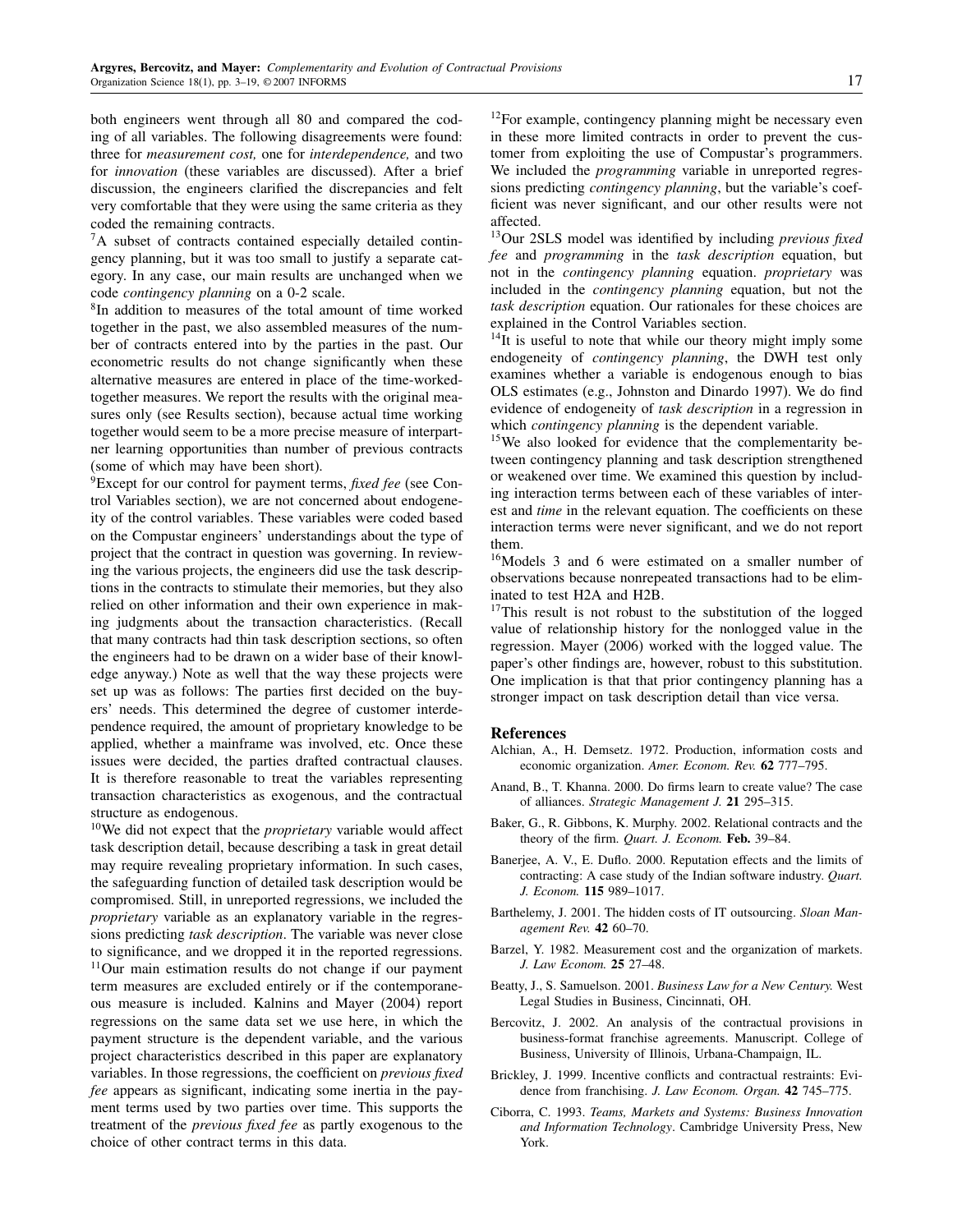- Crocker, K., K. Masten. 1988. Mitigating contractual hazards: Unilateral options and contract length. RAND J. Econom. 19 327–343.
- Crocker, K., K. Reynolds. 1993. The efficiency of incomplete contracts: An empirical analysis of Air Force engine procurement. RAND J. Econom. 24 126–146.
- Davidson, R., J. Mackinnon. 1993. Estimation and Interference in Economics. Oxford University Press, New York.
- DiRomualdo, A., V. Gurbaxani. 1998. Strategic intent for IT outsourcing. Sloan Management Rev. 39 115–116.
- Drazin, R., A. Van de Ven. 1985. Alternative forms of fit in contingency theory. Admin. Sci. Quart. 30 514-539.
- Dyer, J., H. Singh. 1998. The relational view: Cooperative strategy and sources of interorganizational competitive advantage. Acad. Management Rev. 23 660-679.
- Eswaran, M., A. Kotwal. 1985. A theory of contractual structure in agriculture. Amer. Econom. Rev. 75 352-367.
- Goldberg, V., J. Erickson. 1987. Quantity and price adjustment in long-term contracts: A case study in petroleum coke. J. Law Econom. Organ. 30 369–398.
- Granovetter, M. 1985. Economic action and social structure: The problem of embeddedness. Amer. J. Sociol. 91 481–501.
- Grossman, S., O. Hart. 1986. The costs and benefits of ownership: A theory of vertical and lateral integration. J. Political Econom. 94 691–719.
- Gulati, R. 1995a. Does familiarity breed trust? The implications of repeated ties for contractual choice in alliances. Acad. Management J. 38 85-112.
- Gulati, R. 1995b. Social structure and alliance formation patterns: A longitudinal analysis. Admin. Sci. Quart. 40 619–652.
- Gulati, R. 1998. Alliances and networks. Strategic Management J. 19 293–318.
- Hart, O., J. Moore. 1988. Property rights and the nature of the firm. J. Political Econom. 98 1119–1158.
- Holmstrom, B. 1979. Moral hazard and observability. Bell J. Econom. 10 74–91.
- Holmstrom, B., P. Milgrom. 1991. Multi-task principal-agent analysis. J. Law Econom. Organ. 7 24–52.
- Holmstrom, B., P. Milgrom. 1994. The firm as an incentive system. Amer. Econom. Rev. 84 972–991.
- Ichniowski, G., K. Shaw. 1999. The effects of human resource management systems on economic performance: An international comparison of U.S. and Japanese plants. Management Sci. 45 704–721.
- Jensen, M., W. Meckling. 1976. Theory of the firm: Managerial behavior, agency costs, and ownership structure. J. Financial Econom. 3 305–360.
- Johnson, D., J. Creech. 1983. Ordinal measures in multiple indicator models—A simulation study of categorization error. Amer. Sociol. Rev. 48 398–407.
- Johnston, J., J. Dinardo. 1997. Econometric Methods. McGraw-Hill, New York.
- Joskow, P. 1985. Vertical integration and long-term contracts: The case of coal-burning electric generating plants. J. Law Econom. Organ. 1 33–40.
- Joskow, P. 1987. Contract duration and relationship-specific investments: Empirical evidence from coal markets. Amer. Econom. Rev. 77 168–185.
- Kalnins, A., K. J. Mayer. 2004. Relationships and hybrid contracts: An analysis of contract choice in information technology. J. Law Econom. Organ. 20 207–229.
- Kern, T., L. Willcocks, E. van Heck. 2002. The winner's curse in IT outsourcing: Strategies for avoiding relational trauma. California Management Rev. 44 47–63.
- Khandwalla, P. 1973. Viable and effective organizational designs of firms. Acad. Management J. 16 481–495.
- Klein, B. 1993. Contracts and incentives: The roles of contract terms in assuring performance. L. Werin, H. Wijkander, eds. Contract Economics. Blackwell, Cambridge, MA, 149–172.
- Klein, B., R. G. Crawford, A. Alchian. 1978. Vertical integration, appropriable rents, and the competitive contracting process. J. Law Econom. 21 297–326.
- Lafontaine, F. 1992. Agency theory and franchising: Some empirical results. RAND J. Econom. 23 263–283.
- Lafontaine, F., K. Shaw. 1999. The dynamics of franchising: Evidence from panel data. J. Political Econom. 107 1041-1080.
- Larson, A. 1992. Network dyads in entrepreneurial settings: A study of the governance of exchange relationships. Admin. Sci. Quart. 37 76–104.
- Lerner, J., R. Merges. 1998. The control of strategic alliances: An empirical analysis of the biotechnology industry. J. Indust. Econom. 46 125–155.
- Llewellyn, L. 1931. What price contract? An essay in perspective. Yale Law J. 40 704–751.
- Macaulay, S. 1963. Non-contractual relations in business: A preliminary study. Amer. Sociol. Rev. 28 55–67.
- Macneil, I. R. 1974. The many futures of contracts. Southern California Law Rev. 47 691–816.
- Macneil, I. R. 1978. Contracts: Adjustments of long-term economic relations under classical, neoclassical and relational contract law. Northwestern Univ. Law Rev. 72 854–906.
- Maddala, G. 1983. Limited Dependent and Qualitative Variables in Econometrics. Cambridge University Press, New York.
- March, J., L. Sproull, M. Tamuz. 1991. Learning from samples of one or fewer. Organ. Sci. 2 1–13.
- Marschak, J., R. Radner. 1972. The Theory of Teams. Yale University Press, New Haven, CT.
- Masten, S., K. Crocker. 1985. Efficient adaptation in long-term contracts: Take-or-pay provisions for natural gas. Amer. Econom. Rev. 75 1083–1093.
- Mayer, K. 2006. Spillovers and governance: An analysis of knowledge and reputational spillovers in information technology. Acad. Management J. 49 69–84.
- Mayer, K., N. Argyres. 2004. Learning to contract: Evidence from the personal computer industry. Organ. Sci. 5 394–410.
- McFarlane, W., R. Nolan. 1995. How to manage an IT outsourcing alliance. Sloan Management Rev. 36 9–24.
- Miller, D. 1981. Momentum and revolution in organizational adaptation. Acad. Management J. 23 591–614.
- Miller, D. 1996. Configurations revisited. Strategic Management J. 17 505–512.
- Nelson, R., S. Winter. 1982. An Evolutionary Theory of Economic Change. Belknap Press, Cambridge, MA.
- North, D. 1991. Institutions, Institutional Change and Economic Performance. Cambridge University Press, New York.